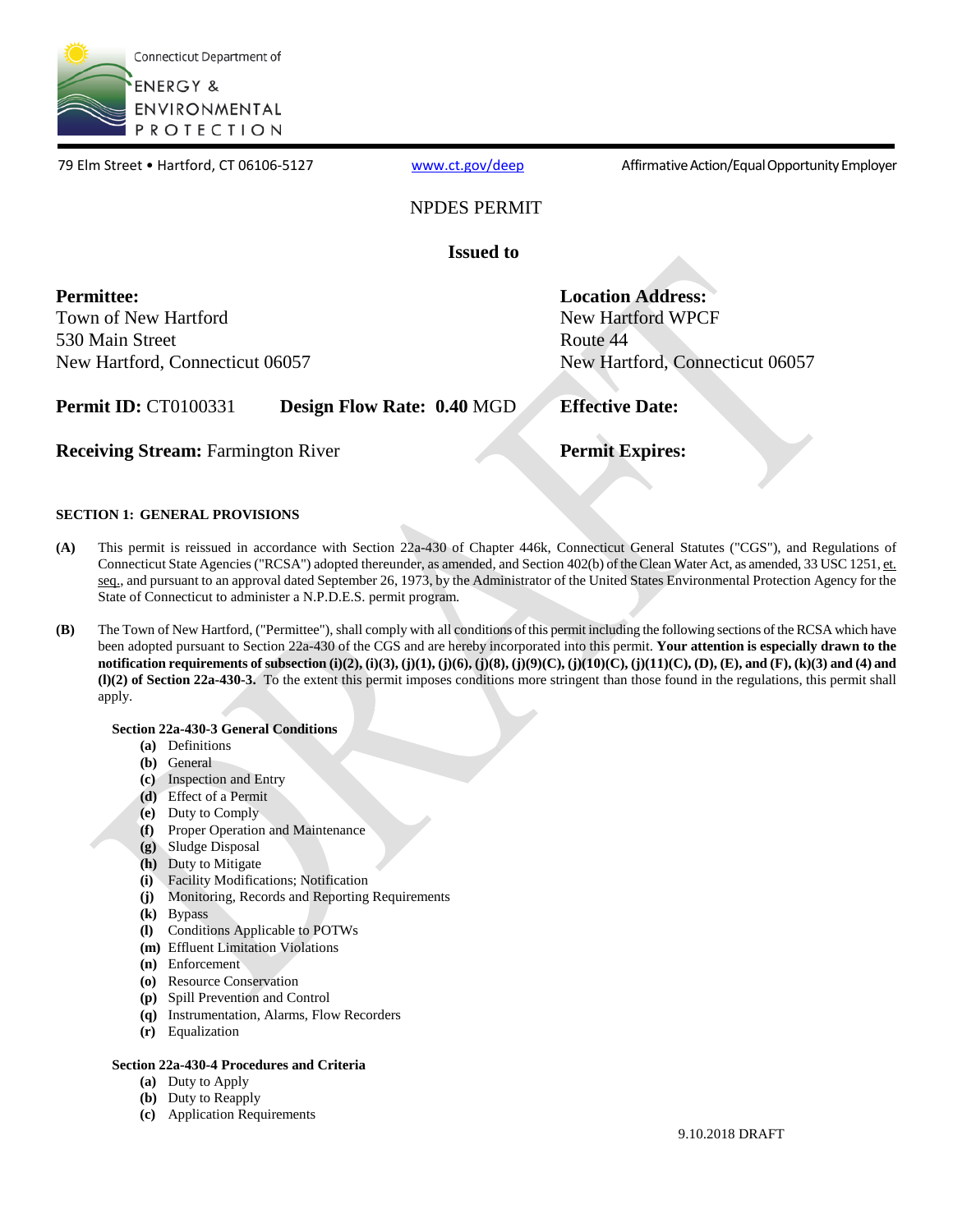- **(d)** Preliminary Review
- **(e)** Tentative Determination
- **(f)** Draft Permits, Fact Sheets
- **(g)** Public Notice, Notice of Hearing
- **(h)** Public Comments
- **(i)** Final Determination
- **(j)** Public Hearings
- **(k)** Submission of Plans and Specifications. Approval.
- **(l)** Establishing Effluent Limitations and Conditions
- **(m)** Case-by-Case Determinations
- **(n)** Permit Issuance or Renewal
- **(o)** Permit or Application Transfer
- **(p)** Permit Revocation, Denial or Modification
- **(q)** Variances
- **(r)** Secondary Treatment Requirements
- **(s)** Treatment Requirements
- **(t)** Discharges to POTWs Prohibitions
- **(C)** Violations of any of the terms, conditions, or limitations contained in this permit may subject the Permittee to enforcement action including, but not limited to, seeking penalties, injunctions and/or forfeitures pursuant to applicable sections of the CGS and RCSA.
- **(D)** Any false statement in any information submitted pursuant to this Section of the permit may be punishable as a criminal offense under Section 22a-438 or 22a-131a of the CGS or in accordance with Section 22a-6, under Section 53a-157b of the CGS.
- **(E)** The Permittee shall comply with Section 22a-416-1 through Section 22a-416-10 of the RCSA concerning operator certification.
- **(F)** No provision of this permit and no action or inaction by the Commissioner shall be construed to constitute an assurance by the Commissioner that the actions taken by the Permittee pursuant to this permit will result in compliance or prevent or abate pollution.
- **(G)** Nothing in this permit shall relieve the Permittee of other obligations under applicable federal, state and local law.
- **(H)** An annual fee shall be paid for each year this permit is in effect as set forth in Section 22a-430-7 of the RCSA. As of October 1, 2009 the annual fee is **\$1,722.50.**

### **SECTION 2: DEFINITIONS**

- **(A)** The definitions of the terms used in this permit shall be the same as the definitions contained in Section 22a-423 of the CGS and Section 22a-430-3(a) and 22a-430-6 of the RCSA, except for **"**Composite**"** and **"**No Observable Acute Effect Level (NOAEL)**"** which are redefined below.
- **(B)** In addition to the above, the following definitions shall apply to this permit:

**"------"** in the limits column on the monitoring tables in Attachment 1 means a limit is not specified but a value must be reported on the DMR, MOR, and/or the ATMR.

**"Annual"** in the context of any sampling frequency, shall mean the sample must be collected in the month of August.

**"Average Monthly Limit"** means the maximum allowable "Average Monthly Concentration" as defined in Section 22a-430-3(a) of the RCSA when expressed as a concentration (e.g. mg/l); otherwise, it means "Average Monthly Discharge Limitation" as defined in Section 22a-430-3(a) of the RCSA.

**"Bi-Weekly"** in the context of any sampling frequency, shall mean once every two weeks.

**"Composite"** or **"(C)"** means a sample consisting of a minimum of eight aliquot samples collected at equal intervals of no less than 30 minutes and no more than 60 minutes and combined proportionally to flow over the sampling period provided that during the sampling period the peak hourly flow is experienced.

**"Critical Test Concentration"** or **"(CTC)"** means the specified effluent dilution at which the Permittee is to conduct a single-concentration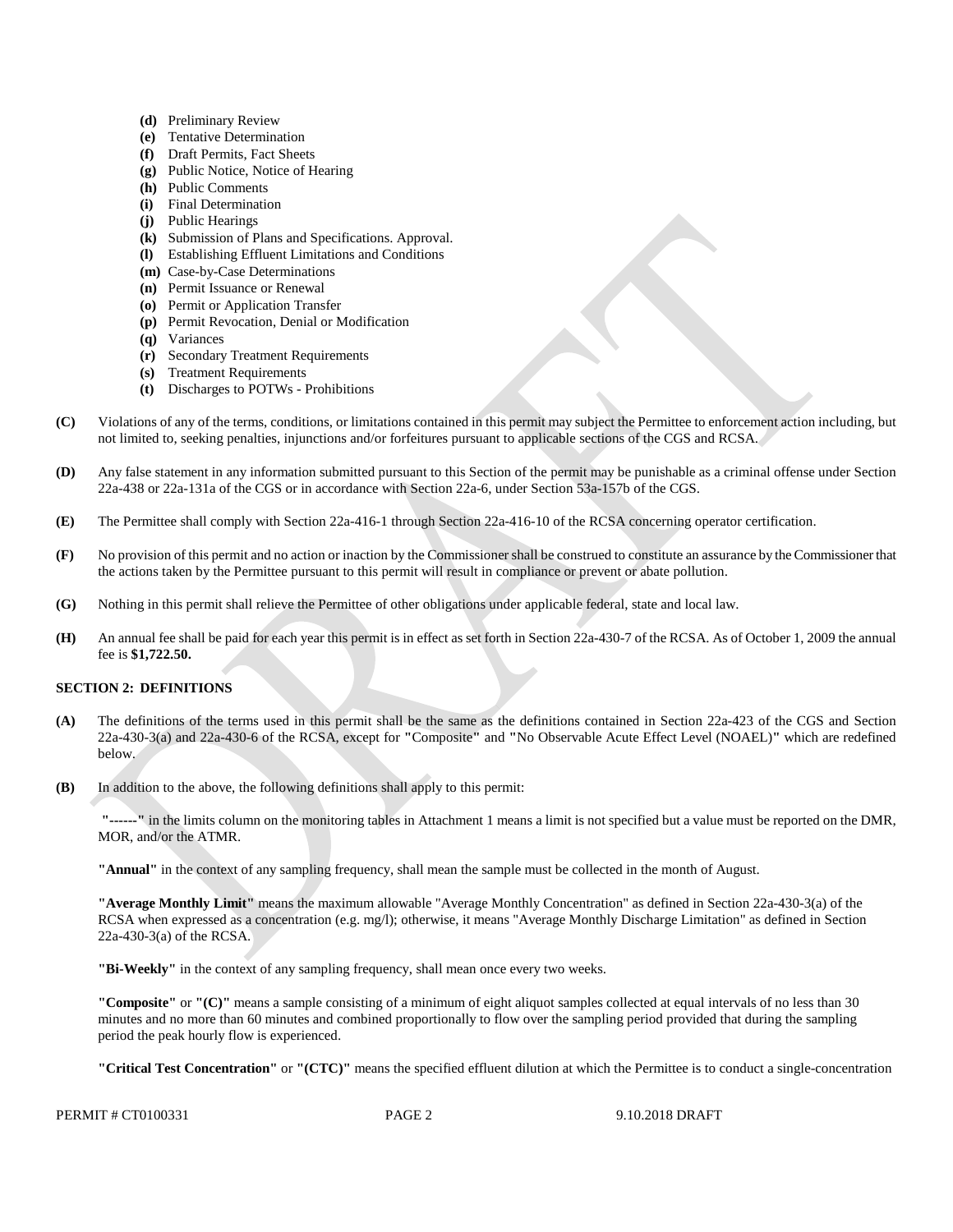Aquatic Toxicity Test.

**"Daily Composite"** or **"(DC)"** means a composite sample taken over a full operating day consisting of grab samples collected at equal intervals of no more than sixty (60) minutes and combined proportionally to flow; or, a composite sample continuously collected over a full operating day proportionally to flow.

**"Daily Concentration"** means the concentration of a substance as measured in a daily composite sample, or, arithmetic average of all grab sample results defining a grab sample average.

**"Daily Quantity"** means the quantity of waste discharged during an operating day.

**"Geometric Mean"** is the **"**n**"**th root of the product of **"**n**"** observations.

**"Infiltration"** means water other than wastewater that enters a sewer system (including sewer system and foundation drains) from the ground through such means as defective pipes, pipe joints, connections, or manholes. Infiltration does not include, and is distinguished from, inflow.

**"Inflow"** means water other than wastewater that enters a sewer system (including sewer service connections) from sources such as, but not limited to, roof leaders, cellar drains, yard drains, area drains, drains from springs and swampy areas, cross connections between storm sewers and sanitary sewers, catch basins, cooling towers, storm waters, surface runoff, street wash waters, or drainage. Inflow does not include, and is distinguished from, infiltration.

**"Instantaneous Limit"** means the highest allowable concentration of a substance as measured by a grab sample, or the highest allowable measurement of a parameter as obtained through instantaneous monitoring.

**"In-stream Waste Concentration"** or **"(IWC)"** means the concentration of a discharge in the receiving water after mixing has occurred in the allocated zone of influence.

"**MGD**" means million gallons per day.

**"Maximum Daily Limit"** means the maximum allowable "Daily Concentration" (defined above) when expressed as a concentration (e.g. mg/l), otherwise, it means the maximum allowable "Daily Quantity" as defined above, unless it is expressed as a flow quantity. If expressed as a flow quantity it means **"**Maximum Daily Flow**"** as defined in Section 22a-430-3(a) of the RCSA.

**"Monthly Minimum Removal Efficiency"** means the minimum reduction in the pollutant parameter specified when the effluent average monthly concentration for that parameter is compared to the influent average monthly concentration.

**"NA"** as a Monitoring Table abbreviation means **"**not applicable**"**.

**"NR"** as a Monitoring Table abbreviation means **"**not required**"**.

**"No Observable Acute Effect Level"** or **"(NOAEL)"** means any concentration equal to or less than the critical test concentration in a single concentration (pass/fail) toxicity test, conducted pursuant to Section 22a-430-3(j)(7)(A)(i) of the RCSA, demonstrating 90% or greater survival of test organisms at the CTC.

**"Quarterly"** in the context of any sampling frequency, shall mean sampling is required in the months of February, May, August and November.

**"Range During Sampling"** or **"(RDS)"** as a sample type means the maximum and minimum of all values recorded as a result of analyzing each grab sample of; 1) a Composite Sample, or, 2) a Grab Sample Average. For those Permittee with pH meters that provide continuous monitoring and recording, Range During Sampling means the maximum and minimum readings recorded with the continuous monitoring device during the Composite or Grab Sample Average sample collection.

**"Range During Month"** or **"(RDM)"** as a sample type means the lowest and the highest values of all of the monitoring data for the reporting month.

**"Sanitary Sewage"** means wastewaters from residential, commercial and industrial sources introduced by direct connection to the sewerage collection system tributary to the treatment works including non-excessive inflow/infiltration sources.

PERMIT # CT0100331 PAGE 3 9.10.2018 DRAFT

PAGE 3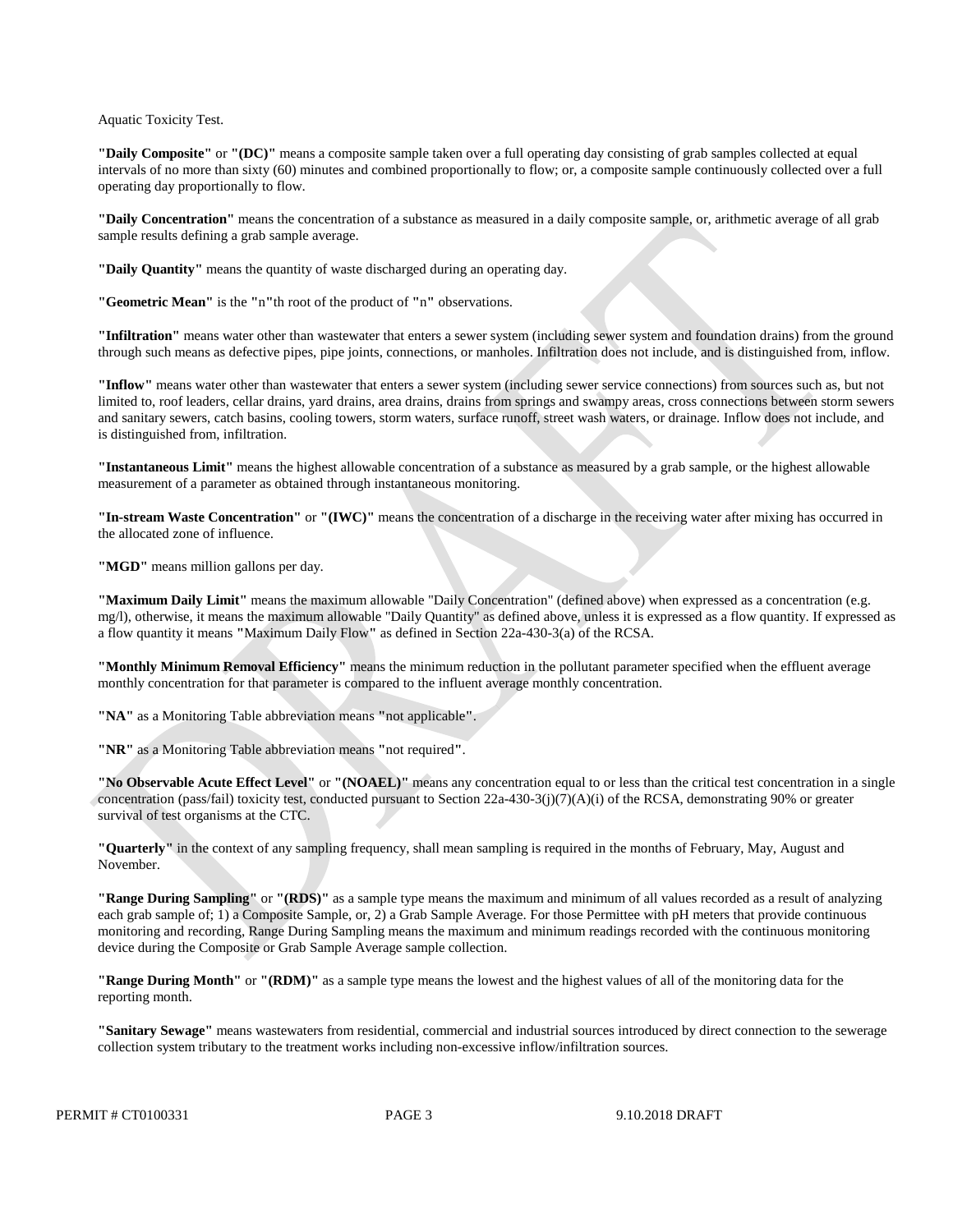**"Semi-Annual"** in the context of any sampling frequency, shall mean the sample must be collected in the months of February and August.

**"Twice per Month"** in the context of any sampling frequency, mean two samples per calendar month collected no less than 12 days apart.

**"ug/l"** means micrograms per liter

**"Work Day"** in the context of a sampling frequency means, Monday through Friday excluding holidays.

### **SECTION 3: COMMISSIONER'S DECISION**

- **(A)** The Commissioner of Energy and Environmental Protection ("Commissioner") has issued a final decision and found continuance of the existing system to treat the discharge will protect the waters of the state from pollution. The Commissioner's decision is based on application #201702686 for permit reissuance received on March 21, 2017 and the administrative record established in the processing of that application.
- **(B)** The Commissioner hereby authorizes the Permittee to discharge in accordance with the provisions of this permit, the above referenced application, and all approvals issued by the Commissioner or his authorized agent for the discharges and/or activities authorized by, or associated with, this permit.
- **(C)** The Commissioner reserves the right to make appropriate revisions to the permit, if required after Public Notice, in order to establish any appropriate effluent limitations, schedules of compliance, or other provisions which may be authorized under the Federal Clean Water Act or the CGS or regulations adopted thereunder, as amended. The permit as modified or renewed under this paragraph may also contain any other requirements of the Federal Clean Water Act or CGS or regulations adopted thereunder which are then applicable.

### **SECTION 4: GENERAL LIMITATIONS AND OTHER CONDITIONS**

- **(A)** The Permittee shall not accept any new sources of non-domestic wastewater conveyed to its POTW through its sanitary sewerage system or by any means other than its sanitary sewage system unless the generator of such wastewater; (a) is authorized by a permit issued by the Commissioner under Section 22a-430 CGS (individual permit), or, (b) is authorized under Section 22a-430b (general permit), or, (c) has been issued an emergency or temporary authorization by the Commissioner under Section 22a-6k. All such non-domestic wastewaters shall be processed by the POTW via receiving facilities at a location and in a manner prescribed by the Permittee which are designed to contain and control any unplanned releases.
- **(B)** No new discharge of domestic sewage from a single source to the POTW in excess of 5,000 gallons per day shall be allowed by the Permittee until the Permittee has notified in writing the Department of Energy and Environmental Protection, Municipal Wastewater Section of said new discharge. New discharge notifications as described in this section shall be submitted to the staff identified in section 9 included herein.
- **(C)** The Permittee shall maintain a system of user charges based on actual use sufficient to operate and maintain the POTW (including the collection system) and replace critical components.
- **(D)** The Permittee shall maintain a sewer use ordinance that is consistent with the Model Sewer Ordinance for Connecticut Municipalities prepared by the Department of Energy and Environmental Protection. The Commissioner of Energy and Environmental Protection alone may authorize certain discharges which may not conform to the Model Sewer Ordinance.
- **(E)** No discharge from the permitted facility beyond any zone of influence shall contain or cause in the receiving stream a visible oil sheen, floating solids, visible discoloration, or foaming beyond that which may result from a discharge from a permitted facility and none exceeding levels necessary to maintain all designated uses.
- **(F)** No discharge from the permitted facility shall cause acute or chronic toxicity in the receiving water body beyond any Zone Of Influence (ZOI) specifically allocated to that discharge in this permit.
- **(G)** The Permittee shall maintain an alternate power source adequate to provide full operation of all pump stations in the sewerage collection system and to provide a minimum of primary treatment and disinfection at the water pollution control facility to insure that no discharge of untreated wastewater will occur during a failure of a primary power source.
- **(H)** The average monthly effluent concentration shall not exceed 10% of the average monthly influent concentration for BOD5 and Total Suspended Solids for all daily composite samples taken in any calendar month.

PERMIT # CT0100331 PAGE 4 9.10.2018 DRAFT

PAGE 4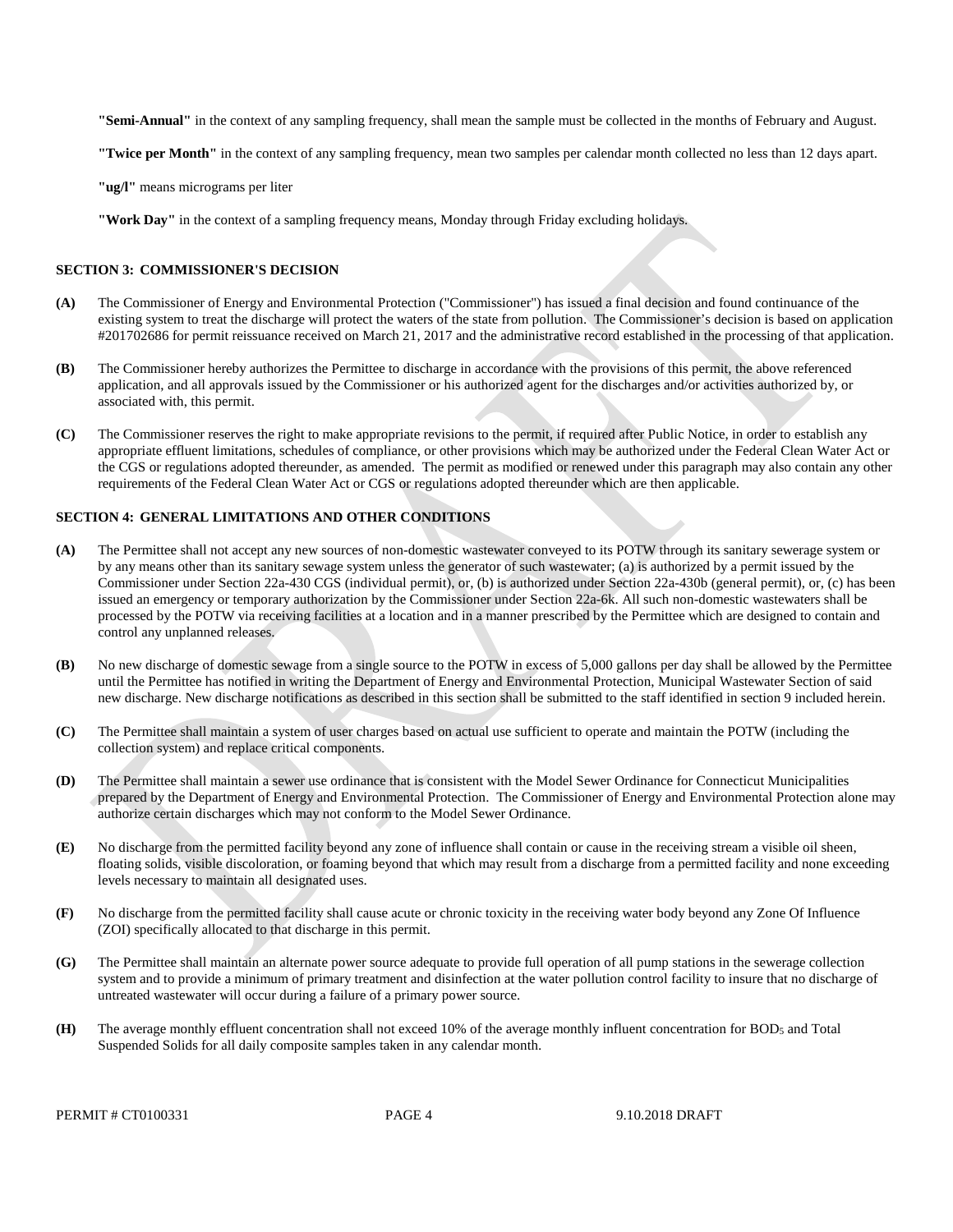- **(I)** Any new or increased amount of sanitary sewage discharge to the sewer system is prohibited where it will cause a dry weather overflow or exacerbate an existing dry weather overflow.
- **(J)** Sludge Conditions
	- **(1)** The Permittee shall comply with all existing federal and state laws and regulations that apply to sewage sludge use and disposal practices, including but not limited to 40 CFR Part 503.
	- **(2)** If an applicable management practice or numerical limitation for pollutants in sewage sludge more stringent than existing federal and state regulations is promulgated under Section 405(d) of the Clean Water Act (CWA), this permit shall be modified or revoked and reissued to conform to the promulgated regulations.
	- **(3)** The Permittee shall give prior notice to the Commissioner of any change(s) planned in the Permittee' sludge use or disposal practice. A change in the Permittee' sludge use or disposal practice may be a cause for modification of the permit.
	- **(4)** Testing for inorganic pollutants shall follow "Test Methods for Evaluating Solid Waste, Physical/Chemical Methods", EPA Publication SW-846 as updated and/or revised.
- **(K)** This permit becomes effective on the 1<sup>st</sup> day of the month following the date of signature of the Commissioner or designee.
- improvements. **(L)** When the arithmetic mean of the average daily flow from the POTW for the previous 180 days exceeds 90% of the design flow rate, the Permittee shall develop and submit within one year, for the review and approval of the Commissioner, a plan to accommodate future increases in flow to the plant. This plan shall include a schedule for completing any recommended improvements and a plan for financing the
- future increases in load to the plant. This plan shall include a schedule for completing any recommended improvements and a plan for **(M)** When the arithmetic mean of the average daily BOD<sub>5</sub> or TSS loading into the POTW for the previous 180 days exceeds 90% of the design load rate, the Permittee shall develop and submit for the review and approval of the Commissioner within one year, a plan to accommodate financing the improvements.
- **(N)** On or before July 31<sup>st</sup> of each calendar year the main flow meter shall be calibrated by an independent contractor in accordance with the manufacturer's specifications. The actual record of the calibration shall be retained onsite and, upon request, the Permittee shall submit to the Commissioner a copy of that record.
- **(O)** The Permittee shall operate and maintain all processes as installed in accordance with the approved plans and specifications and as outlined in the associated operation and maintenance manual. This includes but is not limited to all preliminary treatment processes, primary treatment processes, recycle pumping processes, anaerobic treatment processes, anoxic treatment processes, aerobic treatment processes, flocculation processes, effluent filtration processes or any other processes necessary for the optimal removal of pollutants. The Permittee shall not bypass or fail to operate any of the aforementioned processes without the written approval of the Commissioner.
- **(P)** The Permittee is hereby authorized to accept septage at the treatment facility; or other locations as approved by the Commissioner.
- **(Q)** The temperature of any discharge shall not increase the temperature of the receiving stream above 85°F, or, in any case, raise the normal temperature of the receiving stream more than 4ºF beyond the permitted zone of influence.

### **SECTION 5: SPECIFIC EFFLUENT LIMITATIONS AND MONITORING REQUIREMENTS**

- **(A)** The discharge(s) shall not exceed and shall otherwise conform to the specific terms and conditions listed in this permit. The discharge is restricted by, and shall be monitored in accordance with Tables A through F incorporated in this permit as Attachment 1.
- in this permit as Attachment 2.**(B)** The Permittee shall monitor the performance of the treatment process in accordance with the Monthly Operating Report (MOR) incorporated

### **SECTION 6: SAMPLE COLLECTION, HANDLING and ANALYTICAL TECHNIQUES**

- $(A)$ **(A)** Chemical Analysis
	- **(1)** Chemical analyses to determine compliance with effluent limits and conditions established in this permit shall be performed using the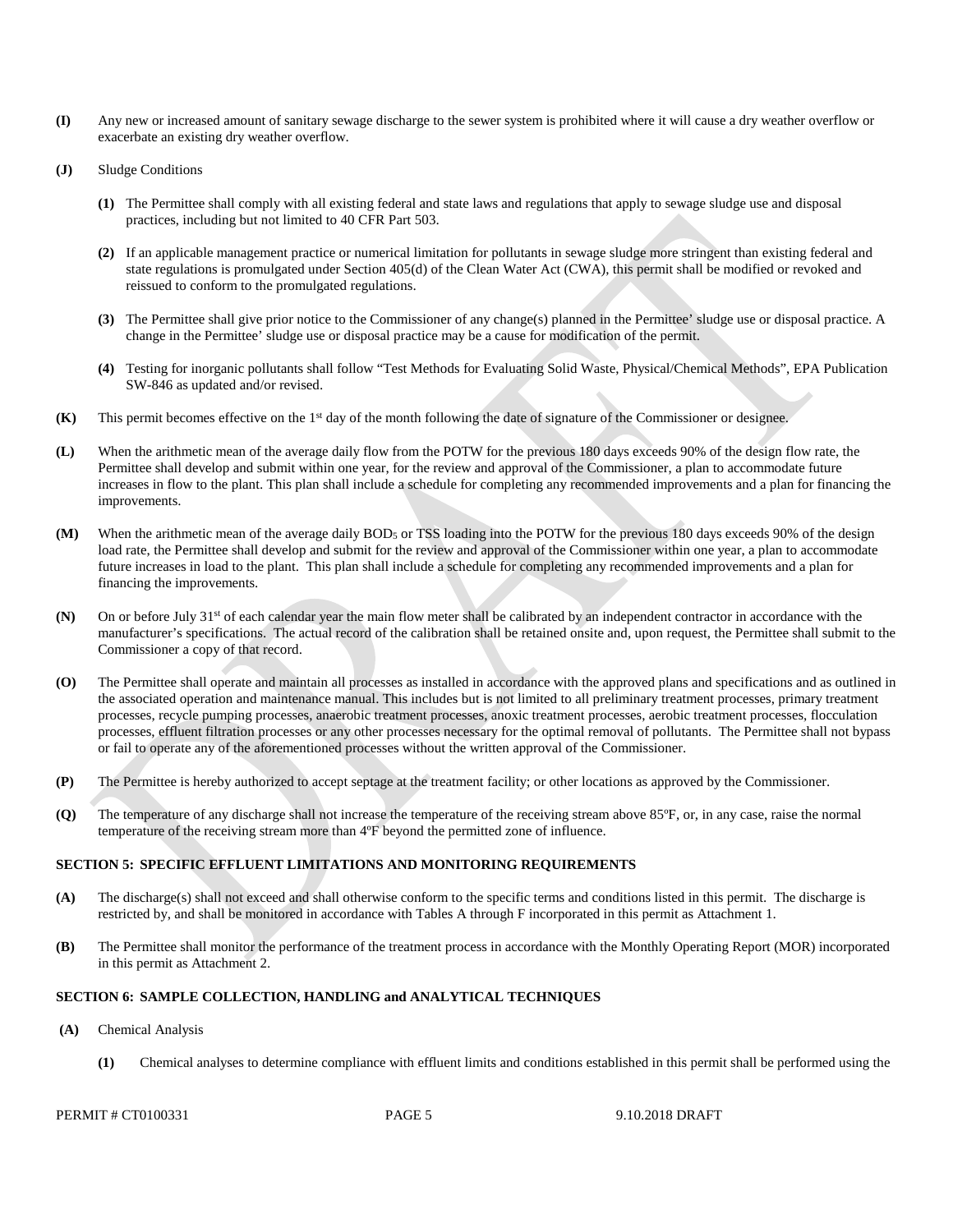methods approved pursuant to the Code of Federal Regulations, Part 136 of Title 40 (40 CFR 136) unless an alternative method has been approved in writing pursuant to 40 CFR 136.4 or as provided in Section 22a-430-3-(j)(7) of the RCSA. Chemicals which do not have methods of analysis defined in 40 CFR 136 or the RCSA shall be analyzed in accordance with methods specified in this permit.

- **(2)** All metals analyses identified in this permit shall refer to analyses for Total Recoverable Metal, as defined in 40 CFR 136 unless otherwise specified.
- **(3)** Grab samples shall be taken during the period of the day when the peak hourly flow is normally experienced.
- **(4)** Samples collected for bacteriological examination shall be collected between the hours of 11 a.m. and 3 p.m. or at that time of day when the peak hourly flow is normally experienced.
- chemical analyses for the parameters identified in Attachment 1, Tables A and C. Analyses for these parameters must include check standards within ten percent of the specified Minimum Level or calibration points equal to or less than the specified Minimum Level. **(5)** The Minimum Levels specified below represent the concentrations at which quantification must be achieved and verified during the

**Parameter Minimum Level** Arsenic, Total 0.005 mg/l Mercury, Total 0.0002 mg/l Phosphorus, Total 0.10 mg/l

- **(6)** The value of each parameter for which monitoring is required under this permit shall be reported to the maximum level of accuracy and precision possible consistent with the requirements of this Section of the permit.
- **(7)** Effluent analyses for which quantification was verified during the analysis at or below the minimum levels specified in this Section and which indicate that a parameter was not detected shall be reported as "less than x" where 'x' is the numerical value equivalent to the analytical method detection limit for that analysis.
- **(8)** Results of effluent analyses which indicate that a parameter was not present at a concentration greater than or equal to the Minimum Level specified for that analysis shall be considered equivalent to zero (0.0) for purposes of determining compliance with effluent limitations or conditions specified in this permit.
- **(B)** Acute Aquatic Toxicity Test
	- **(1)** Samples for monitoring of Acute Aquatic Toxicity shall be collected and handled as prescribed in "Methods for Measuring the Acute Toxicity of Effluents and Receiving Waters to Freshwater and Marine Organisms" (EPA-821-R-02-012).
		- **(a)** Composite samples shall be chilled as they are collected. Grab samples shall be chilled immediately following collection. Samples shall be held at 0 - 6ºC until Acute Aquatic Toxicity testing is initiated.
		- **(b)** Effluent samples shall not be dechlorinated, filtered, or, modified in any way, prior to testing for Acute Aquatic Toxicity unless specifically approved in writing by the Commissioner for monitoring at this facility. Facilities with effluent dechlorination and/or filtration designed as part of the treatment process are not required to obtain approval from the Commissioner.
		- **(c)** Samples shall be taken at the final effluent for Acute Aquatic Toxicity unless otherwise approved in writing by the Commissioner for monitoring at this facility.
		- **(d)** Chemical analyses of the parameters identified in Attachment 1, Table C shall be conducted on an aliquot of the same sample tested for Acute Aquatic Toxicity.
			- **(i)** At a minimum, pH, specific conductance, total alkalinity, total hardness, and total residual chlorine shall be measured in the effluent sample and, during Acute Aquatic Toxicity tests, in the highest concentration of the test and in the dilution (control) water at the beginning of the test and at test termination. If total residual chlorine is not detected at test initiation, it does not need to be measured at test termination. Dissolved oxygen, pH, and temperature shall be measured in the control and all test concentrations at the beginning of the test, daily thereafter, and at test termination.
		- **(e)** Tests for Acute Aquatic Toxicity shall be initiated within 36 hours of sample collection.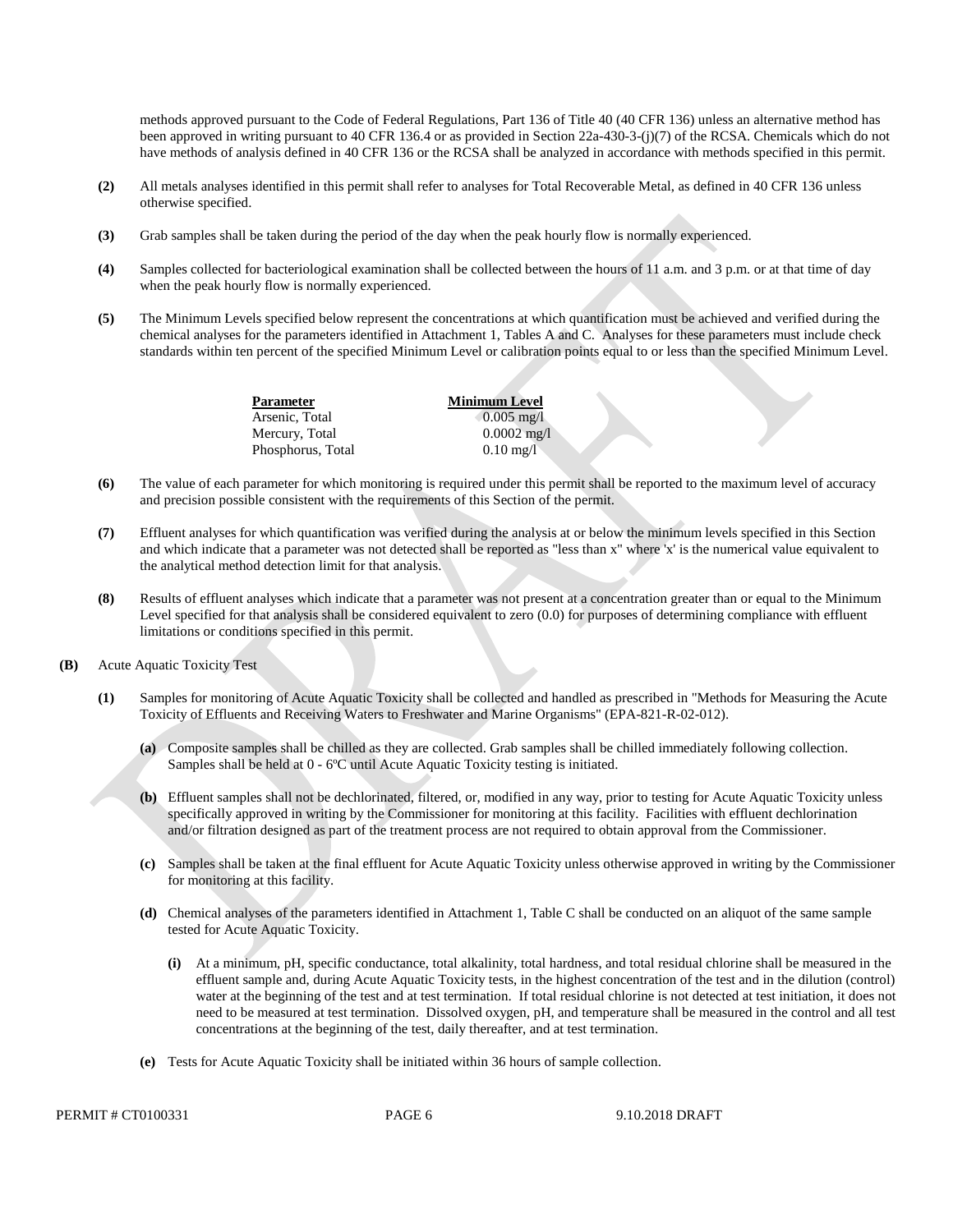- **(2)** Monitoring for Acute Aquatic Toxicity to determine compliance with the permit condition on Acute Aquatic Toxicity (invertebrate) shall be conducted for 48 hours utilizing neonatal (less than 24 hours old) *Daphnia pulex*.
- **(3)** Monitoring for Acute Aquatic Toxicity to determine compliance with the permit condition on Acute Aquatic Toxicity (vertebrate) shall be conducted for 48 hours utilizing larval (1 to 14-day old with no more than 24 hours range in age) *Pimephales promelas*.
- **(4)** Tests for Acute Aquatic Toxicity shall be conducted as prescribed for static non-renewal acute tests in "Methods for measuring the Acute Aquatic Toxicity of Effluents and Receiving Waters to Freshwater and Marine Organisms" (EPA/821-R-02-012), except as specified below.
	- **(a)** For Acute Aquatic Toxicity limits, and for monitoring only conditions, expressed as a NOAEL value, Pass/Fail (single concentration) tests shall be conducted at a specified Critical Test Concentration (CTC) equal to the Aquatic Toxicity limit,  $(100\%$  in the case of monitoring only conditions), as prescribed in Section 22a-430-3(j)(7)(A)(i) of the RCSA.
	- **(b)** Organisms shall not be fed during the tests.
	- **(c)** Synthetic freshwater prepared with deionized water adjusted to a hardness of 50±5 mg/L as CaCO3 shall be used as dilution water in the tests.
	- **(d)** Copper nitrate shall be used as the reference toxicant.
- **(5)** For monitoring only conditions, toxicity shall be demonstrated when the results of a valid pass/fail Acute Aquatic Toxicity indicates less than 90% survival in the effluent at the CTC (100%).

### **SECTION 7: RECORDING AND REPORTING REQUIREMENTS**

- **(A)** The Permittee and/or the Signatory Authority shall continue to report the results of chemical analyses and any aquatic toxicity test required above in Section 5 and the referenced Attachment 1 by electronic submission of DMRs under this permit to the Department using NetDMR in satisfaction of the DMR submission requirement of this permit. The report shall include a detailed explanation of any violations of the limitations specified. DMRs shall be submitted electronically to the Department no later than the 15th day of the month following the month in which samples are collected.
	- **(1)** For composite samples, from other than automatic samplers, the instantaneous flow and the time of each aliquot sample collection shall be recorded and maintained at the POTW.
- **(B)** Complete and accurate test data, including percent survival of test organisms in each replicate test chamber,  $LC_{50}$  values and 95% confidence intervals for definitive test protocols, and all supporting chemical/physical measurements performed in association with any aquatic toxicity test, shall be entered on the Aquatic Toxicity Monitoring Report form (ATMR) and sent to the Bureau of Water Protection and Land Reuse at the address specified below by the  $15<sup>th</sup>$  day of the month following the month in which samples are collected:

ATTN: Municipal Wastewater Monitoring Coordinator Connecticut Department of Energy and Environmental Protection Bureau of Water Protection and Land Reuse Water Planning and Management Division 79 Elm Street Hartford, Connecticut 06106-5127

**(C)** The results of the process monitoring required above in Section 5 shall be entered on the Monthly Operating Report (MOR) form, included herein as Attachment 2, and reported to the Bureau of Water Protection and Land Reuse. The MOR report shall also be accompanied by a detailed explanation of any violations of the limitations specified. The MOR may be included as an attachment to the DMR in NetDMR or must be received at the address specified above in Section 7 (B) of this permit by the 15<sup>th</sup> day of the month following the month in which the data and samples are collected.

### **SECTION 8: RECORDING AND REPORTING OF VIOLATIONS, ADDITIONAL TESTING REQUIREMENTS, BYPASSES, MECHANICAL FAILURES, AND MONITORING EQUIPMENT FAILURES**

**(A)** If any Acute Aquatic Toxicity sample analysis indicates toxicity, or that the test was invalid, an additional sample of the effluent shall be

PERMIT # CT0100331 PAGE 7 9.10.2018 DRAFT

PAGE<sub>7</sub>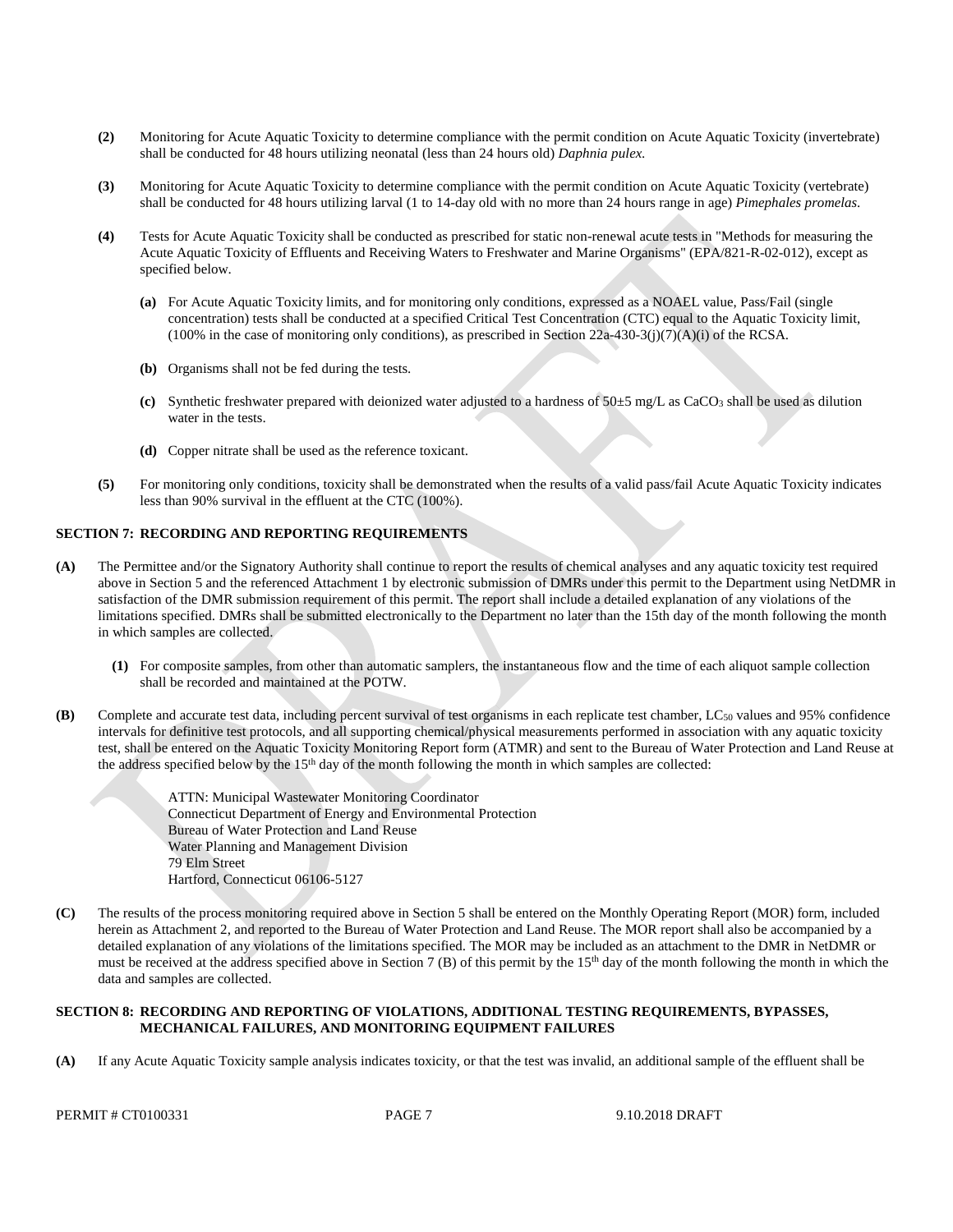collected and tested for Acute Aquatic Toxicity and associated chemical parameters, as described above in Section 5 and Section 6, and the results reported to the Bureau of Water Protection and Land Reuse (Attn: Aquatic Toxicity) via the ATMR form (see Section 7 (B)) within 30 days of the previous test. These test results shall also be reported on the next month's DMR report pursuant to Section 7 (A). The results of all toxicity tests and associated chemical parameters, valid and invalid, shall be reported.

- **(B)** If any two consecutive Acute Aquatic Toxicity test results or any three Acute Aquatic Toxicity test results in a twelve month period indicates toxicity, the Permittee shall immediately take all reasonable steps to eliminate toxicity wherever possible and shall submit a report, to the Bureau of Water Protection and Land Reuse (Attn: Aquatic Toxicity), for the review and written approval of the Commissioner in accordance with Section 22a-430-3(j)(10)(c) of the RCSA describing proposed steps to eliminate the toxic impact of the discharge on the receiving water body. Such a report shall include a proposed time schedule to accomplish toxicity reduction and the Permittee shall comply with any schedule approved by the Commissioner.
- **(C)** Sewage Right-to-Know Electronic Bypass Reporting
	- **(1)** Section 22a-430-3(k) of the RCSA shall apply in all instances of bypass including a bypass of the treatment plant or a component of the sewage collection system planned during required maintenance. The Department of Energy and Environmental Protection, Bureau of Water Protection and Land Reuse, Water Planning and Management Division, Municipal Wastewater, the Department of Public Health, Water Supply Section and Recreation Section, and the local Director of Health shall be notified within 2 hours of the Permittee learning of the event via online reporting in a format approved by the Commissioner. A final incident report shall be submitted to the Department of Energy and Environmental Protection, Bureau of Water Protection and Land Reuse, Water Planning and Management Division, Municipal Wastewater within five days of the Permittee learning of each occurrence of a discharge or bypass of untreated or partially treated sewage via online reporting in a format approved by the Commissioner.

If the online reporting system is nonfunctional, then the Permittee shall notify DEEP via telephone during normal business hours (8:30 a.m. to 4:30 p.m. Monday through Friday) at (860) 424-3704 or after hours to the DEEP Emergency Response Unit at (860) 424-3338 and the Department of Public Health at (860) 509-8000 with the final incident report being submitted online.

- **(D)** Section 22a-430-3(j) 11 (D) of the RCSA shall apply in the event of any noncompliance with a maximum daily limit and/or any noncompliance that is greater than two times any permit limit. The Permittee shall notify in the same manner as in paragraph C (1) of this Section, the Department of Energy and Environmental Protection, Bureau of Water Protection and Land Reuse, Water Planning and Management Division, Municipal Wastewater Section except, if the online reporting system is nonfunctional and the noncompliance occurs outside normal working hours (8:30 a.m. to 4:30 p.m. Monday through Friday) the Permittee may wait to make the verbal report until 10:30 am of the next business day after learning of the noncompliance.
- **(E)** Section 22a-430-3(j) 8 of the RCSA shall apply in all instances of monitoring equipment failures that prevent meeting the requirements in this permit. In the event of any such failure of the monitoring equipment including, but not limited to, loss of refrigeration for an autosampler or lab refrigerator or loss of flow proportion sampling ability, the Permittee shall notify in the same manner as in paragraph C (1) of this Section, the Department of Energy and Environmental Protection, Bureau of Water Protection and Land Reuse, Water Planning and Management Division, Municipal Wastewater Section except, if the online reporting system is nonfunctional and the failure occurs outside normal working hours (8:30 a.m. to 4:30 p.m. Monday through Friday) the Permittee may wait to make the verbal report until 10:30 am of the next business day after learning of the failure.
- **(F)** In addition to the reporting requirements contained in Section 22a-430-3(i), (j), and (k) of the Regulations of Connecticut State Agencies, the Permittee shall notify in the same manner as in paragraph C (1) of this Section, the Department of Energy and Environmental Protection, Bureau of Water Protection and Land Reuse, Water Planning and Management Division, Municipal Wastewater concerning the failure of any major component of the treatment facilities which the Permittee may have reason to believe would result in an effluent violation.

This permit is hereby issued on

\_\_\_\_\_\_\_\_\_\_\_\_\_\_\_\_\_\_\_\_\_\_\_\_\_\_\_\_ Betsey Wingfield Bureau Chief Bureau of Water Protection and Land Reuse

PERMIT # CT0100331 PAGE 8 9.10.2018 DRAFT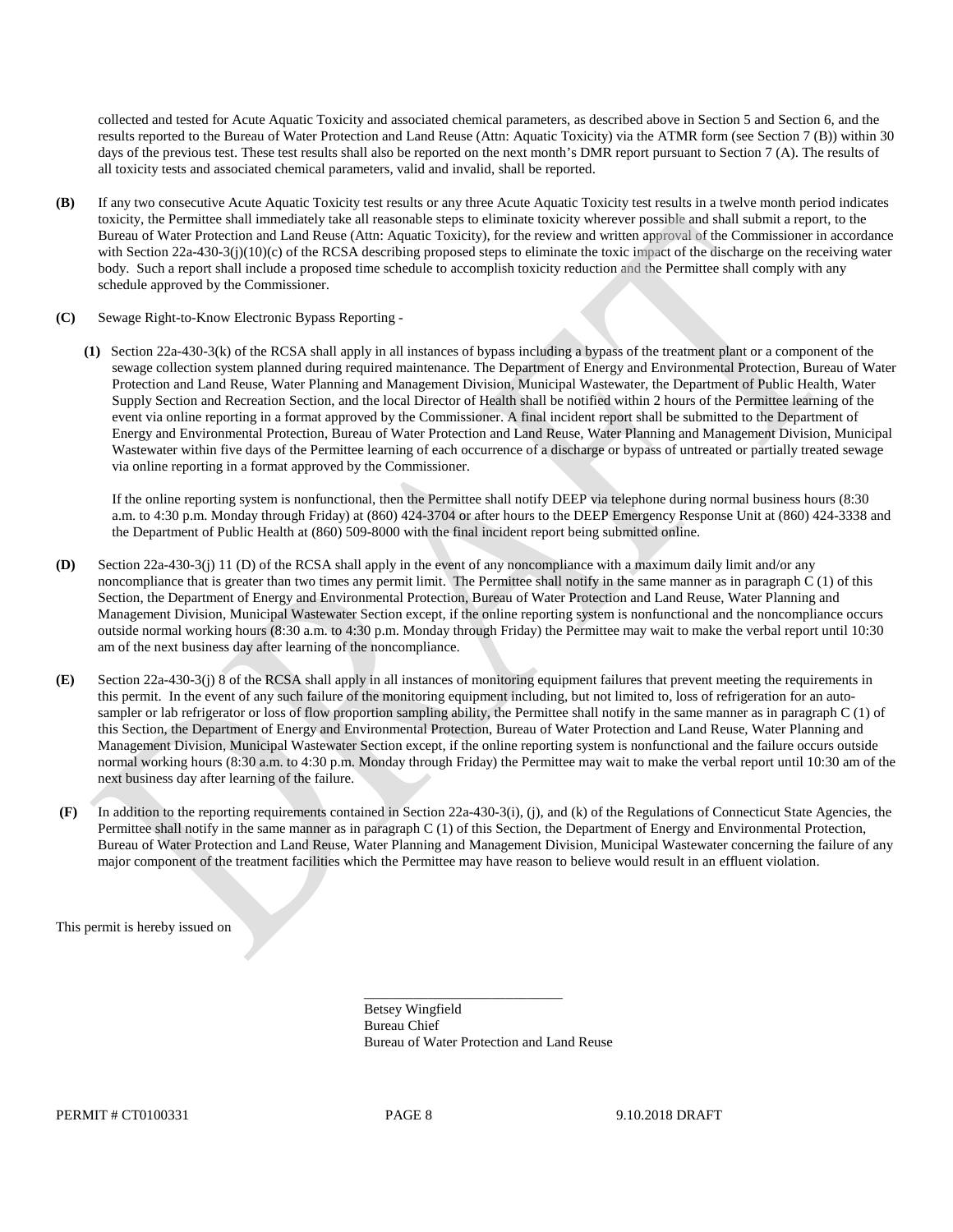## ATTACHMENT 1

Tables A through F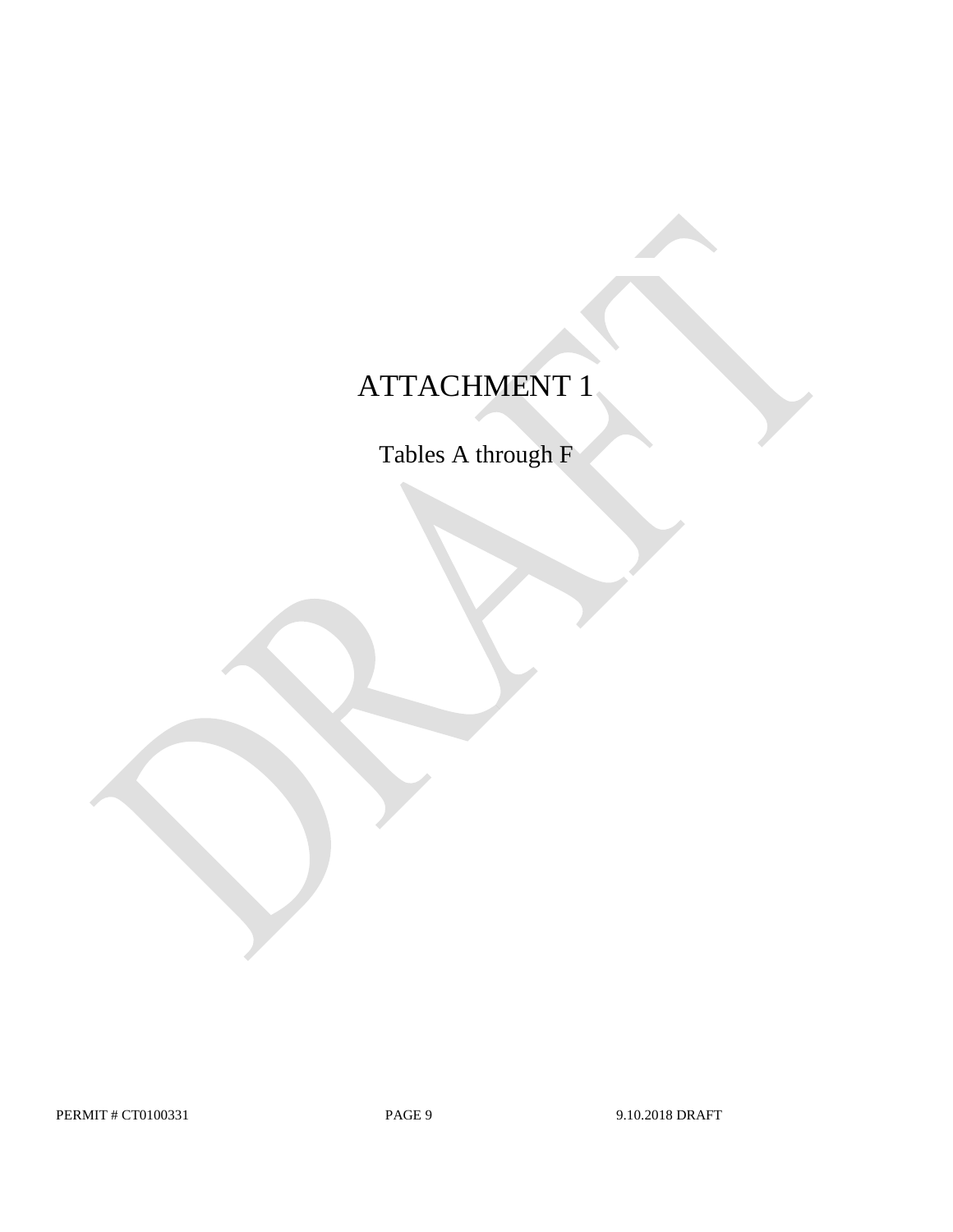

## **TABLE A**

| Discharge Serial Number (DSN): 001-1                                                            | Monitoring Location: 1 |                             |                                  |                                   |                                                       |                                                                           |                        |                              |                              |                                            |
|-------------------------------------------------------------------------------------------------|------------------------|-----------------------------|----------------------------------|-----------------------------------|-------------------------------------------------------|---------------------------------------------------------------------------|------------------------|------------------------------|------------------------------|--------------------------------------------|
| <b>Wastewater Description: Sanitary Sewage</b>                                                  |                        |                             |                                  |                                   |                                                       |                                                                           |                        |                              |                              |                                            |
| Monitoring Location Description: Final Effluent                                                 |                        |                             |                                  |                                   |                                                       |                                                                           |                        |                              |                              |                                            |
| Allocated Zone of Influence (ZOI): 55.5 cfs                                                     |                        |                             |                                  |                                   | In-stream Waste Concentration (IWC): 1.0% (allocated) |                                                                           |                        |                              |                              |                                            |
|                                                                                                 |                        |                             |                                  | <b>FLOW/TIME BASED MONITORING</b> |                                                       | <b>INSTANTANEOUS</b><br><b>MONITORING</b>                                 |                        |                              | <b>REPORT</b><br><b>FORM</b> | Minimum<br>Level                           |
| <b>PARAMETER</b>                                                                                | <b>Units</b>           | Average<br>Monthly<br>Limit | Maximum<br><b>Daily</b><br>Limit | <b>Sample</b><br>Freq.            | <b>Sample</b><br>type                                 | <b>Instantaneous</b><br>Limit or<br><b>Required</b><br>$\textbf{Range}^3$ | <b>Sample</b><br>Freq. | <b>Sample</b><br><b>Type</b> |                              | <b>Analysis</b><br>See<br><b>Section 6</b> |
| Alkalinity                                                                                      | mg/l                   | <b>NA</b>                   | <b>NA</b>                        | <b>NR</b>                         | NA                                                    | ------                                                                    | Monthly                | Grab                         | <b>MOR</b>                   |                                            |
| Biochemical Oxygen Demand $(5 \text{ day})$ <sup>1</sup>                                        | mg/1                   | 7.0                         | 10.5                             | weekly                            | Daily Composite                                       | <b>NA</b>                                                                 | <b>NR</b>              | NA                           | <b>DMR/MOR</b>               |                                            |
| Escherichia coli April 1 <sup>st</sup> through October 31 <sup>st</sup> see<br>remark (B) below | Colonies<br>per100 ml  | <b>NA</b>                   | <b>NA</b>                        | <b>NR</b>                         | <b>NA</b>                                             | 410                                                                       | weekly                 | Grab                         | <b>DMR/MOR</b>               |                                            |
| Flow                                                                                            | <b>MGD</b>             | ------                      | ------                           | Continuous <sup>2</sup>           | <b>Average Daily</b><br>Flow                          | <b>NA</b>                                                                 | <b>NR</b>              | <b>NA</b>                    | <b>DMR/MOR</b>               |                                            |
| Nitrogen, Ammonia (total as N)                                                                  | mg/l                   | <b>NA</b>                   | $- - - - - -$                    | Monthly                           | Daily Composite                                       | <b>NA</b>                                                                 | $\rm NR$               | NA                           | <b>MOR</b>                   |                                            |
| Nitrogen, Nitrate (total as N)                                                                  | mg/l                   | NA                          | ------                           | Monthly                           | Daily Composite                                       | <b>NA</b>                                                                 | $\rm NR$               | <b>NA</b>                    | <b>MOR</b>                   |                                            |
| Nitrogen, Nitrite (total as N)                                                                  | mg/1                   | NA                          | ------                           | Monthly                           | Daily Composite                                       | <b>NA</b>                                                                 | <b>NR</b>              | NA                           | <b>MOR</b>                   |                                            |
| Nitrogen, Total Kjeldahl                                                                        | mg/l                   | <b>NA</b>                   | $- - - - - -$                    | Monthly                           | Daily Composite                                       | <b>NA</b>                                                                 | <b>NR</b>              | NA                           | <b>MOR</b>                   |                                            |
| Nitrogen, Total                                                                                 | mg/l                   | <b>NA</b>                   | ------                           | Monthly                           | Daily Composite                                       | <b>NA</b>                                                                 | <b>NR</b>              | NA                           | <b>MOR</b>                   |                                            |
| Nitrogen, Total                                                                                 | lbs/day                | NA                          | $- - - - - -$                    | Monthly                           | Daily Composite                                       | <b>NA</b>                                                                 | <b>NR</b>              | NA                           | <b>MOR</b>                   |                                            |
| Nitrogen, Total $(12 \text{ month rolling average})^4$                                          | lbs/day                | 13.3                        | $- - - - - -$                    | Monthly                           | Daily Composite                                       | <b>NA</b>                                                                 | <b>NR</b>              | NA                           | <b>DMR/MOR</b>               |                                            |
| Oxygen, Dissolved                                                                               | mg/1                   | NA                          | NA                               | <b>NR</b>                         | NA                                                    | ------                                                                    | Work Day               | Grab                         | <b>MOR</b>                   |                                            |
| pH                                                                                              | S.U.                   | NA                          | <b>NA</b>                        | <b>NR</b>                         | NA                                                    | $6 - 9$                                                                   | Work Day               | Grab                         | <b>DMR/MOR</b>               |                                            |
| Phosphate, Ortho                                                                                | mg/l                   | NA                          | ------                           | Monthly                           | Daily Composite                                       | <b>NA</b>                                                                 | <b>NR</b>              | NA                           | <b>MOR</b>                   |                                            |
| Phosphorus, Total                                                                               | mg/l                   | NA                          | ------                           | Monthly                           | Daily Composite                                       | <b>NA</b>                                                                 | <b>NR</b>              | <b>NA</b>                    | <b>DMR/MOR</b>               | $\ast$                                     |
| Phosphorus, Total April 1 <sup>st</sup> through October 31 <sup>st</sup>                        | lbs/day                | ------                      | <b>NA</b>                        | Monthly                           | Daily Composite                                       | <b>NA</b>                                                                 | NA                     | NA                           | <b>MOR</b>                   |                                            |

PERMIT # CT0100331 PAGE 10 9.10.2018 DRAFT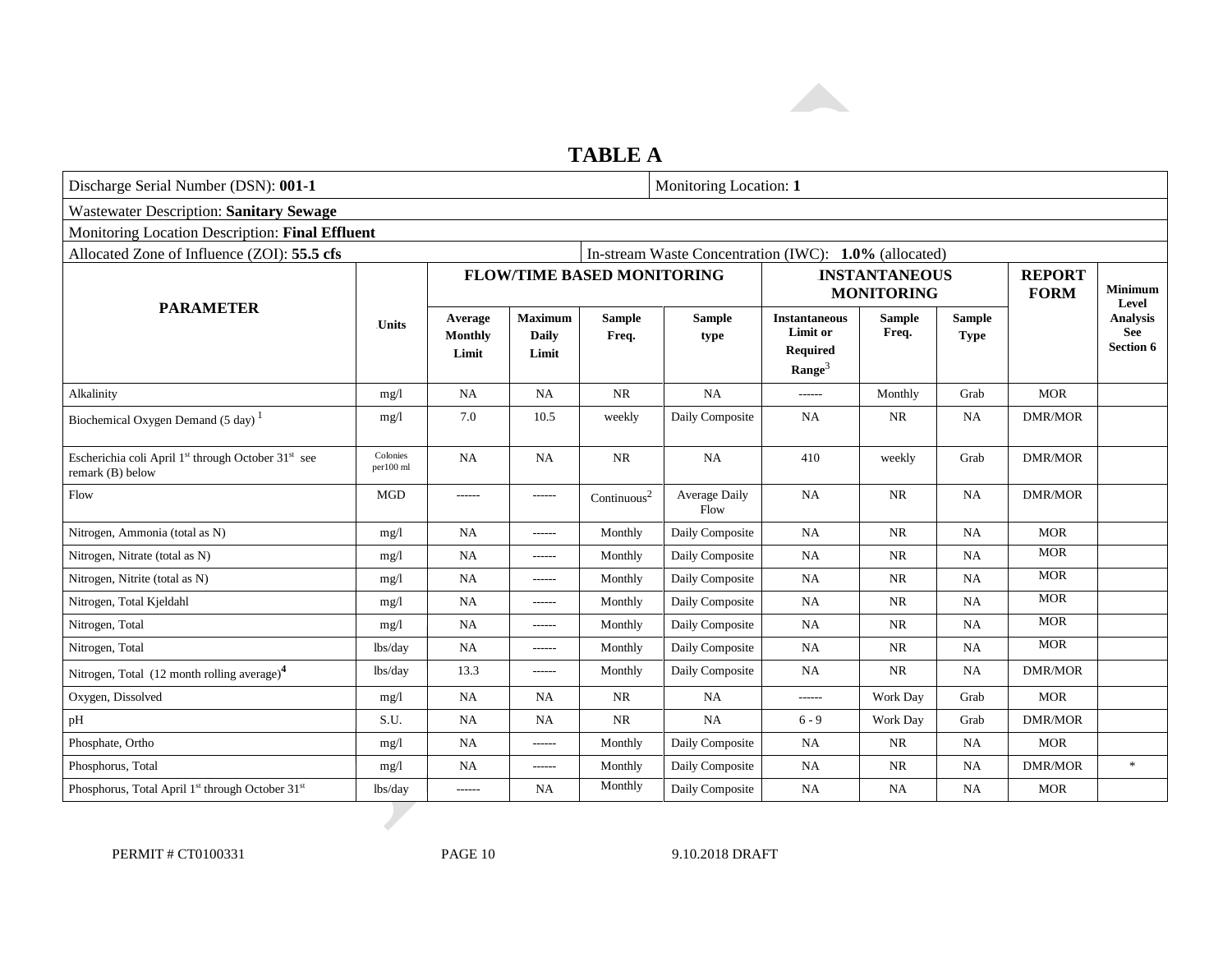| Phosphorus, Total (Average Seasonal Load Cap) <sup>5</sup><br>October                              | lbs/day                       | 10.92     | <b>NA</b> | Monthly   | Calculated      | <b>NA</b>     | NA                                 | NA        | DMR/MOR        |  |
|----------------------------------------------------------------------------------------------------|-------------------------------|-----------|-----------|-----------|-----------------|---------------|------------------------------------|-----------|----------------|--|
| Solids, Settleable                                                                                 | $m$ <sup><math>l</math></sup> | <b>NA</b> | <b>NA</b> | NR        | <b>NA</b>       | $- - - - - -$ | Work Day                           | Grab      | <b>MOR</b>     |  |
| Solids, Total Suspended <sup>1</sup>                                                               | mg/1                          | 7.0       | 10.5      | weekly    | Daily Composite | NA            | NA                                 | <b>NA</b> | DMR/MOR        |  |
| Temperature                                                                                        | $\mathrm{P}_{\mathrm{F}}$     | <b>NA</b> | <b>NA</b> | <b>NR</b> | <b>NA</b>       | -------       | Work Day                           | Grab      | <b>MOR</b>     |  |
| Turbidity                                                                                          | <b>NTU</b>                    | <b>NA</b> | <b>NA</b> | <b>NR</b> | <b>NA</b>       | $- - - - - -$ | Work Day                           | Grab      | <b>MOR</b>     |  |
| UV Dose April $1st$ through October $31st$ , See remark (A)<br>below.                              | $mW/cm^2$                     | <b>NA</b> | <b>NA</b> | <b>NR</b> | <b>NA</b>       | $\geq 30.0$   | 4/Work Dav                         | Grab      | <b>DMR/MOR</b> |  |
| UV Transmittance April 1 <sup>st</sup> through October 31 <sup>st</sup> , See<br>remark (A) below. | $\%$                          | <b>NA</b> | <b>NA</b> | <b>NR</b> | <b>NA</b>       | $- - - - - -$ | Lowest<br>reading of<br>4/Work Day | Grab      | <b>MOR</b>     |  |

#### 6B**TABLE A – CONDITIONS**

**Footnotes: 1** The discharge shall not exceed an average monthly **7.0** mg/l or a maximum daily **10.5** mg/l.

<sup>2</sup> The Permittee shall record and report on the monthly operating report the minimum, maximum and total flow for each day of discharge and the average daily flow for each sampling month. The Permittee shall report, on the discharge monitoring report, the average daily flow and maximum daily flow for each sampling month.

**<sup>3</sup>**The instantaneous limits in this column are maximum limits except for UV Dose which is a minimum limit.

<sup>4</sup> The twelve month rolling average limit is defined as the average of the current months' weekly samples in pounds per day (the current monthly average) averaged with the averages from the previous eleven months.

 pounds per day and dividing by the total number of those samples in that season. <sup>5</sup> Compliance with the Average Seasonal Load Cap of 10.92 lbs/day is determined as follows: Calculate the Average Seasonal Load by adding all sample results during each April 1st through October 31st season in

#### **Remarks:**

(A) Ultraviolet disinfection shall be utilized from April  $1<sup>st</sup>$  through October  $31<sup>st</sup>$ .

(B) The geometric mean of the Escherichia coli bacteria values for the effluent samples collected in a period of a calendar month during the period from April 1st through October 31st) shall not exceed 126 per 100 milliliters.

PERMIT # CT0100331 **PAGE 11** 9.10.2018 DRAFT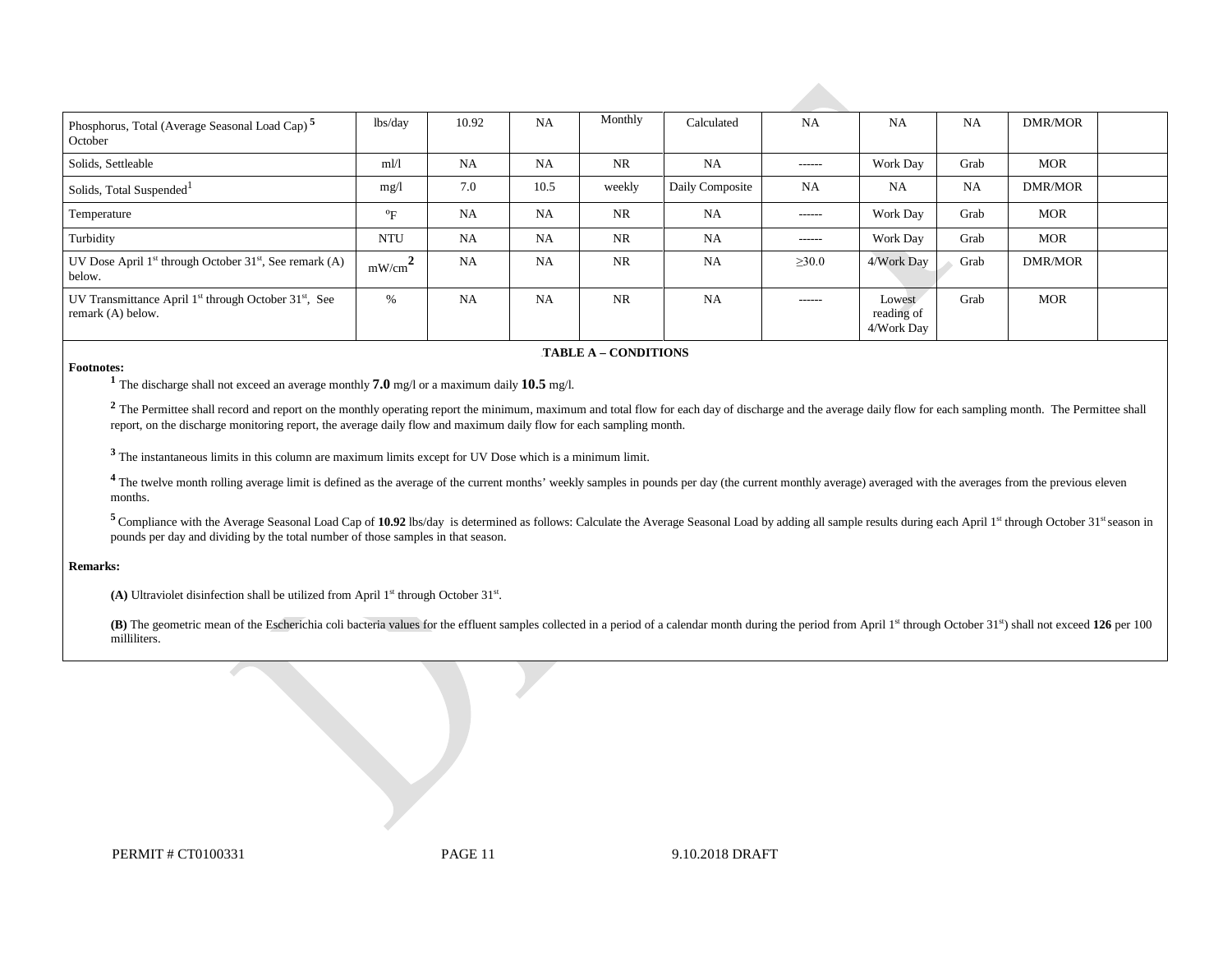## **TABLE B**

| Discharge Serial Number (DSN): 001-1                                                                                                                                                                   |                    |  |                                             | Monitoring Location: $K$                             |                         |                              |
|--------------------------------------------------------------------------------------------------------------------------------------------------------------------------------------------------------|--------------------|--|---------------------------------------------|------------------------------------------------------|-------------------------|------------------------------|
| Wastewater Description: Sanitary Sewage                                                                                                                                                                |                    |  |                                             |                                                      |                         |                              |
| Monitoring Location Description: Final Effluent                                                                                                                                                        |                    |  |                                             |                                                      |                         |                              |
| Allocated Zone of Influence (ZOI): 55.5 cfs                                                                                                                                                            |                    |  |                                             | In-stream Waste Concentration (IWC) 1.0% (allocated) |                         |                              |
|                                                                                                                                                                                                        |                    |  |                                             | <b>FLOW/TIME BASED MONITORING</b>                    |                         | <b>REPORT</b><br><b>FORM</b> |
| <b>PARAMETER</b>                                                                                                                                                                                       | <b>Units</b>       |  | Average<br><b>Monthly</b><br><b>Minimum</b> | <b>Sample</b><br>Freq.                               | <b>Sample</b><br>type   |                              |
| Biochemical Oxygen Demand (5 day) Percent Removal <sup>1</sup>                                                                                                                                         | $%$ of<br>Influent |  | 90                                          | Weekly                                               | Calculated <sup>2</sup> | <b>DMR</b>                   |
| Solids, Total Suspended Percent Removal <sup>1</sup>                                                                                                                                                   | $%$ of<br>Influent |  | 90                                          | Weekly                                               | Calculated <sup>2</sup> | <b>DMR</b>                   |
| <b>TABLE B - CONDITIONS</b><br><b>Footnotes:</b><br>The discharge shall be less than or equal to 10% of the average monthly influent BOD5 and total suspended solids (Table E, Monitoring Location G). |                    |  |                                             |                                                      |                         |                              |

<sup>2</sup> Calculated based on the average monthly results described in Table A. Removal efficiency =  $\frac{\ln f.B0D \text{ or TSS}}{\ln f.B0D \text{ or NSE}}$  X 100 Inf.B0D or TSS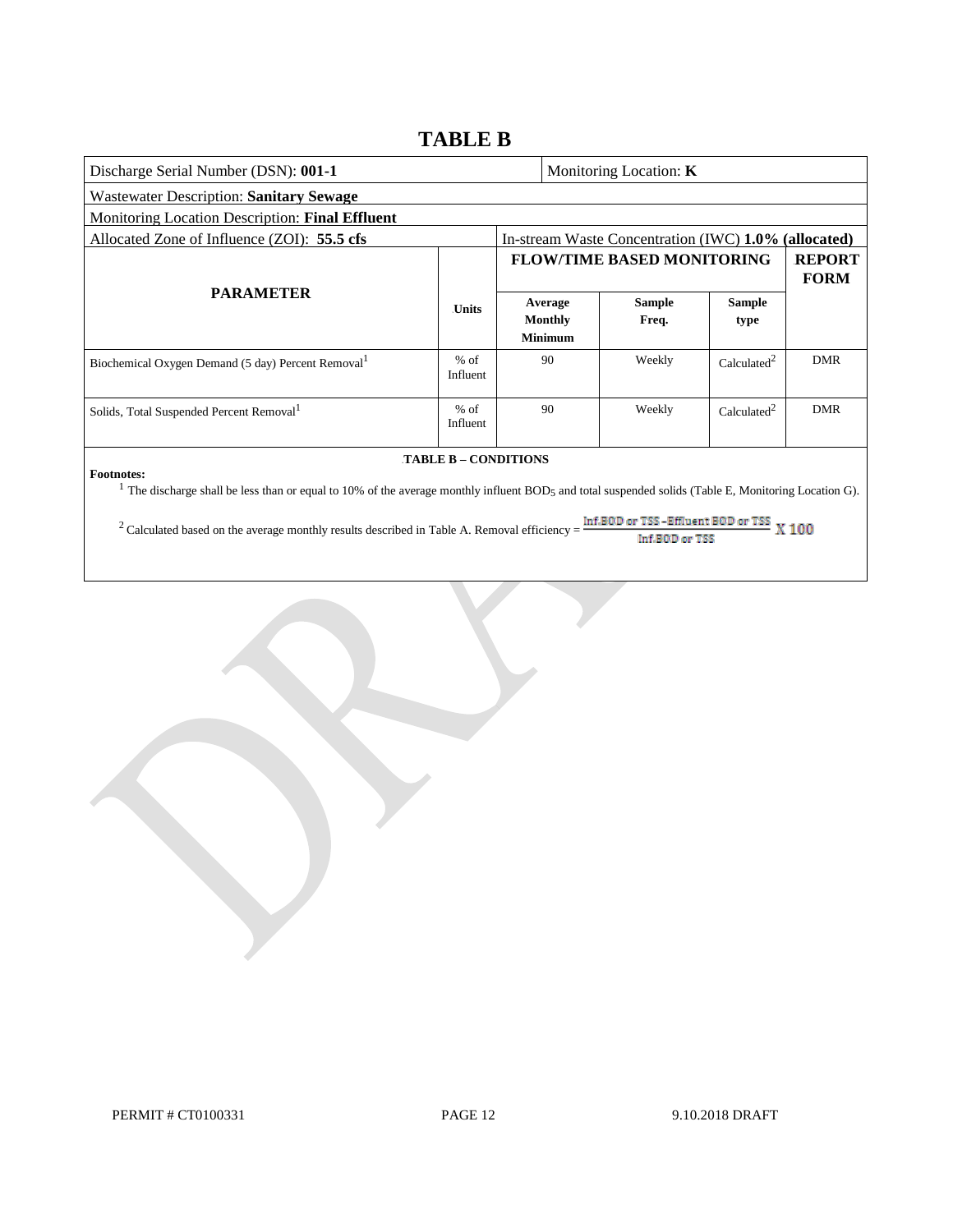| Discharge Serial Number (DSN): 001-1                                     |                                                       | Monitoring Location: T                  |                              |                              |                          |                                                          |
|--------------------------------------------------------------------------|-------------------------------------------------------|-----------------------------------------|------------------------------|------------------------------|--------------------------|----------------------------------------------------------|
| Wastewater Description: Sanitary Sewage                                  |                                                       |                                         |                              |                              |                          |                                                          |
| Monitoring Location Description: Final Effluent (after completion of UV) |                                                       |                                         |                              |                              |                          |                                                          |
| Allocated Zone of Influence (ZOI): 55.5 cfs                              | In-stream Waste Concentration (IWC): 1.0% (allocated) |                                         |                              |                              |                          |                                                          |
| <b>PARAMETER</b>                                                         | Units                                                 | <b>Maximum</b><br><b>Daily</b><br>Limit | <b>Sampling</b><br>Frequency | <b>Sample</b><br><b>Type</b> | <b>Reporting</b><br>form | <b>Minimum</b><br><b>Level Analysis</b><br>See Section 6 |
| Aluminum, Total                                                          | mg/1                                                  | ------                                  | Quarterly                    | Daily Composite              | <b>ATMR/DMR</b>          |                                                          |
| Antimony, Total                                                          | mg/1                                                  | ------                                  | Quarterly                    | Daily Composite              | <b>ATMR/DMR</b>          |                                                          |
| NOAEL Static 48Hr Acute D. Pulex <sup>1</sup>                            | %<br>survival                                         | ------                                  | Quarterly                    | Daily Composite              | <b>ATMR/DMR</b>          |                                                          |
| NOAEL Static 48Hr Acute Pimephales <sup>1</sup>                          | %<br>survival                                         |                                         | Quarterly                    | Daily Composite              | <b>ATMR/DMR</b>          |                                                          |
| Arsenic, Total                                                           | mg/1                                                  |                                         | Quarterly                    | Daily Composite              | <b>ATMR/DMR</b>          | $\ast$                                                   |
| Beryllium, Total                                                         | mg/1                                                  |                                         | Quarterly                    | Daily Composite              | <b>ATMR/DMR</b>          |                                                          |
| BOD <sub>5</sub>                                                         | mg/1                                                  | ------                                  | Quarterly                    | Daily Composite              | <b>ATMR/DMR</b>          |                                                          |
| Cadmium, Total                                                           | mg/1                                                  |                                         | Quarterly                    | Daily Composite              | <b>ATMR/DMR</b>          |                                                          |
| Chromium, Hexavalent                                                     | mg/1                                                  |                                         | Quarterly                    | Daily Composite              | <b>ATMR/DMR</b>          |                                                          |
| Chromium, Total                                                          | mg/1                                                  |                                         | Quarterly                    | Daily Composite              | <b>ATMR/DMR</b>          |                                                          |
| Chlorine, Total Residual                                                 | mg/1                                                  | ------                                  | Quarterly                    | Daily Composite              | <b>ATMR/DMR</b>          |                                                          |
| Copper, Total                                                            | mg/1                                                  |                                         | Quarterly                    | Daily Composite              | <b>ATMR/DMR</b>          |                                                          |
| Cyanide, Amenable                                                        | mg/1                                                  | ------                                  | Quarterly                    | Daily Composite              | <b>ATMR/DMR</b>          |                                                          |
| Cyanide, Total                                                           | mg/1                                                  |                                         | <b>Quarterly</b>             | Daily Composite              | <b>ATMR/DMR</b>          |                                                          |
| Iron, Total                                                              | mg/1                                                  | ------                                  | Quarterly                    | Daily Composite              | <b>ATMR/DMR</b>          |                                                          |
| Lead, Total                                                              | mg/1                                                  | ------                                  | <b>Quarterly</b>             | Daily Composite              | <b>ATMR/DMR</b>          |                                                          |
| Mercury, Total                                                           | mg/1                                                  | ------                                  | Quarterly                    | Daily Composite              | <b>ATMR/DMR</b>          | $\ast$                                                   |
| Nickel, Total                                                            | mg/1                                                  | ------                                  | <b>Quarterly</b>             | Daily Composite              | <b>ATMR/DMR</b>          |                                                          |
| Nitrogen, Ammonia (total as N)                                           | mg/1                                                  | ------                                  | Quarterly                    | Daily Composite              | <b>ATMR/DMR</b>          |                                                          |
| Nitrogen, Nitrate, (total as N)                                          | mg/1                                                  | ------                                  | Quarterly                    | Daily Composite              | <b>ATMR/DMR</b>          |                                                          |
| Nitrogen, Nitrite, (total as N)                                          | mg/1                                                  | ------                                  | Quarterly                    | Daily Composite              | <b>ATMR/DMR</b>          |                                                          |
| Phenols, Total                                                           | mg/1                                                  | $1 - 1 - 1 = 1$                         | Quarterly                    | Daily Composite              | ATMR/DMR                 |                                                          |
| Phosphorus, Total                                                        | mg/1                                                  | ------                                  | Quarterly                    | Daily Composite              | <b>ATMR/DMR</b>          | $\ast$                                                   |
| Selenium, Total                                                          | mg/1                                                  | ------                                  | Quarterly                    | Daily Composite              | <b>ATMR/DMR</b>          |                                                          |
| Silver, Total                                                            | mg/1                                                  | ------                                  | Quarterly                    | Daily Composite              | <b>ATMR/DMR</b>          |                                                          |
| Suspended Solids, Total                                                  | mg/1                                                  | ------                                  | Quarterly                    | Daily Composite              | ATMR/DMR                 |                                                          |
| Thallium, Total                                                          | mg/1                                                  | ------                                  | Quarterly                    | Daily Composite              | <b>ATMR/DMR</b>          |                                                          |
| Zinc, Total                                                              | mg/l                                                  |                                         | Quarterly                    | Daily Composite              | <b>ATMR/DMR</b>          |                                                          |

## **TABLE C**

**TABLE C - CONDITIONS** 

Remarks:<sup>1</sup> The results of the Toxicity Tests are recorded in % survival. The Permittee shall report % survival on the DMR based on criteria in Section 6(B) of this permit.

ATMR – Aquatic Toxicity Monitoring Report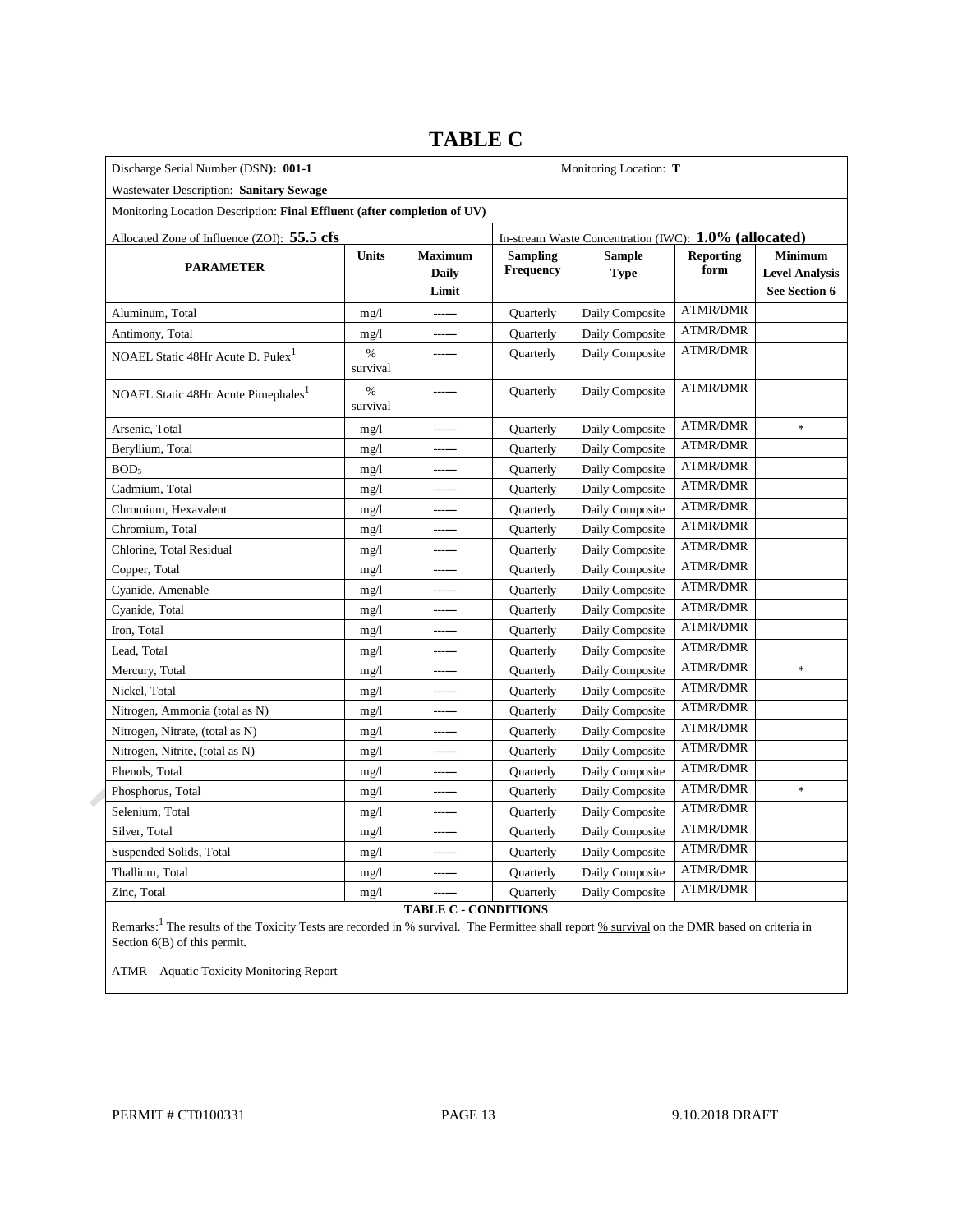## 14B**TABLE D**

| Discharge Serial Number: 001-1                      |                             |  | Monitoring Location: N |                                 |                  |  |  |
|-----------------------------------------------------|-----------------------------|--|------------------------|---------------------------------|------------------|--|--|
| Wastewater Description: Activated Sludge            |                             |  |                        |                                 |                  |  |  |
| Monitoring Location Description: Each Aeration Unit |                             |  |                        |                                 |                  |  |  |
|                                                     | <b>REPORTING FORMAT</b>     |  |                        | <b>INSTANTANEOUS MONITORING</b> | <b>REPORTING</b> |  |  |
| <b>PARAMETER</b>                                    |                             |  | Sample Frequency       | Sample Type                     | <b>FORM</b>      |  |  |
| Oxygen, Dissolved                                   | High & low for each WorkDay |  | 4/WorkDay              | Grab                            | <b>MOR</b>       |  |  |
| Sludge Volume Index                                 | WorkDay                     |  | WorkDay<br>Grab        |                                 | <b>MOR</b>       |  |  |
| Mixed Liquor Suspended Solids                       | WorkDay                     |  | WorkDay                | Grab                            | <b>MOR</b>       |  |  |

## 15B**TABLE E**

 $\mathbf{L}$ 

| Discharge Serial Number: 001-1            |              |                                       |                            | Monitoring Location: G                      |                                           |                              |                                 |  |
|-------------------------------------------|--------------|---------------------------------------|----------------------------|---------------------------------------------|-------------------------------------------|------------------------------|---------------------------------|--|
| Wastewater Description: Sanitary Sewage   |              |                                       |                            |                                             |                                           |                              |                                 |  |
| Monitoring Location Description: Influent |              |                                       |                            |                                             |                                           |                              |                                 |  |
| <b>PARAMETER</b>                          |              | <b>DMR REPORTING</b><br><b>FORMAT</b> |                            | <b>FLOW/TIME BASED</b><br><b>MONITORING</b> | <b>INSTANTANEOUS</b><br><b>MONITORING</b> |                              | <b>REPORTING</b><br><b>FORM</b> |  |
|                                           | <b>Units</b> |                                       | <b>Sample</b><br>Frequency | Sample<br><b>Type</b>                       | <b>Sample</b><br><b>Frequency</b>         | <b>Sample</b><br><b>Type</b> |                                 |  |
| Alkalinity, Total                         | mg/1         |                                       | <b>NA</b>                  | <b>NA</b>                                   | Monthly                                   | Grab                         | <b>MOR</b>                      |  |
| Biochemical Oxygen Demand (5 day)         | mg/1         | Monthly average                       | Weekly                     | Daily Composite                             | <b>NA</b>                                 | <b>NA</b>                    | <b>DMR/MOR</b>                  |  |
| Nitrogen, Ammonia (total as N)            | mg/l         |                                       | Monthly                    | Daily Composite                             | <b>NA</b>                                 | <b>NA</b>                    | <b>MOR</b>                      |  |
| Nitrogen, Nitrate (total as N)            | mg/l         |                                       | Monthly                    | Daily Composite                             | <b>NA</b>                                 | <b>NA</b>                    | <b>MOR</b>                      |  |
| Nitrogen, Nitrite (total as N)            | mg/l         |                                       | Monthly                    | Daily Composite                             | <b>NA</b>                                 | <b>NA</b>                    | <b>MOR</b>                      |  |
| Nitrogen, Total Kjeldahl                  | mg/l         |                                       | Monthly                    | Daily Composite                             | <b>NA</b>                                 | <b>NA</b>                    | <b>MOR</b>                      |  |
| Nitrogen, Total                           | mg/l         |                                       | Monthly                    | Daily Composite                             | <b>NA</b>                                 | <b>NA</b>                    | <b>MOR</b>                      |  |
| Phosphate, Ortho                          | mg/1         |                                       | Monthly                    | Daily Composite                             | <b>NA</b>                                 | <b>NA</b>                    | <b>MOR</b>                      |  |
| Phosphorus, Total                         | mg/l         |                                       | Monthly                    | Daily Composite                             | <b>NA</b>                                 | <b>NA</b>                    | <b>MOR</b>                      |  |
| pH                                        | S.U.         |                                       | NA                         | <b>NA</b>                                   | Work Day                                  | Grab                         | <b>MOR</b>                      |  |
| Solids, Total Suspended                   | mg/1         | Monthly average                       | Weekly                     | Daily Composite                             | <b>NA</b>                                 | <b>NA</b>                    | <b>DMR/MOR</b>                  |  |
| Temperature                               | $\mathrm{P}$ |                                       | <b>NA</b>                  | NA                                          | Work Day                                  | Grab                         | <b>MOR</b>                      |  |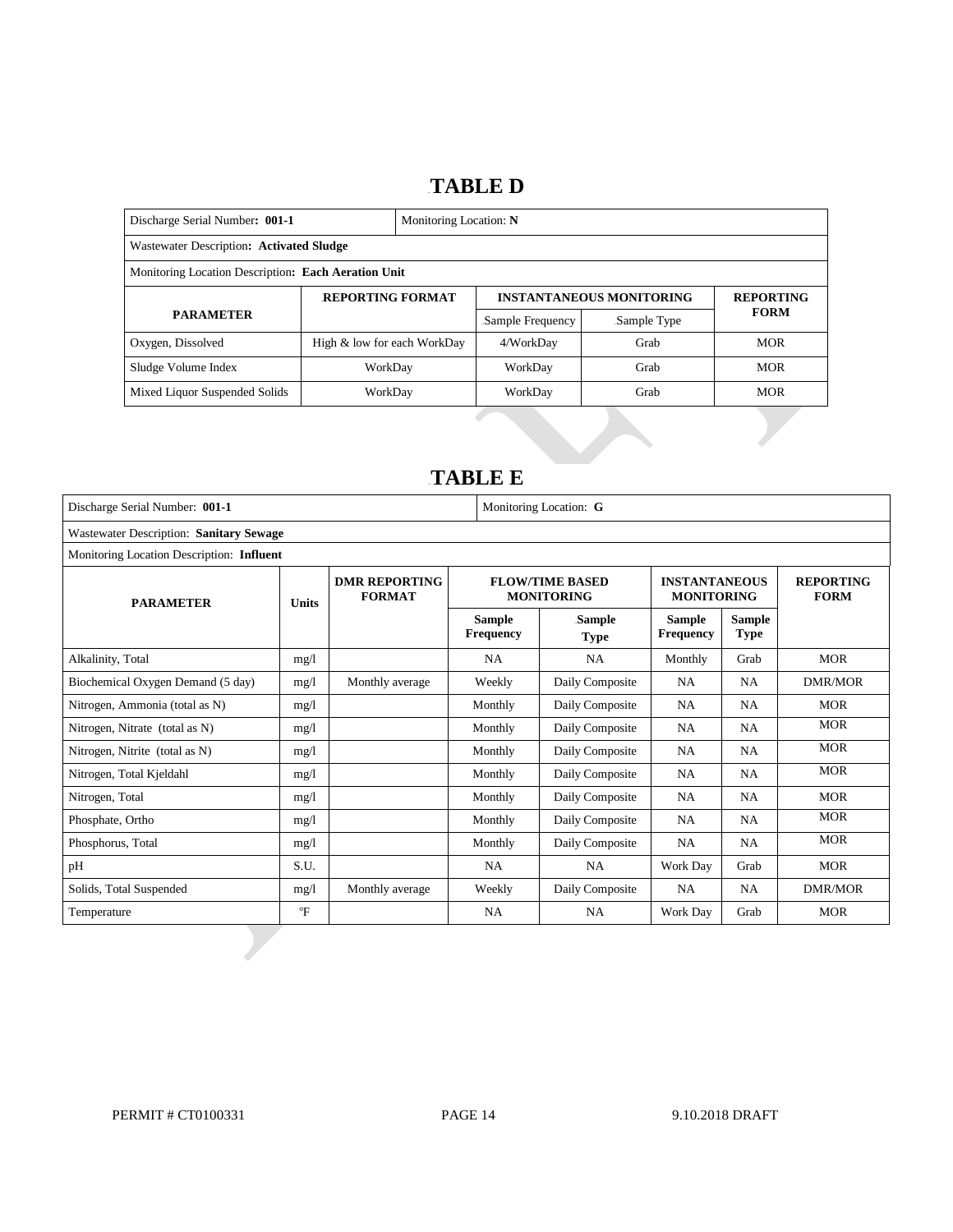| Discharge Serial Number: 001-1                      | Monitoring Location: SL |                                 |                       |  |  |
|-----------------------------------------------------|-------------------------|---------------------------------|-----------------------|--|--|
| Wastewater Description: Sludge Storage Tank         |                         |                                 |                       |  |  |
| Monitoring Location Description: At sludge draw off |                         |                                 |                       |  |  |
| <b>PARAMETER</b>                                    |                         | <b>INSTANTANEOUS MONITORING</b> | <b>REPORTING FORM</b> |  |  |
|                                                     | <b>Units</b>            | Grab Sample Freq.               |                       |  |  |
| Arsenic, Total                                      | mg/kg                   | Semi-Annual                     | <b>DMR</b>            |  |  |
| Beryllium, Total                                    | mg/kg                   | Semi-Annual                     | <b>DMR</b>            |  |  |
| Cadmium, Total                                      | mg/kg                   | Semi-Annual                     | DMR                   |  |  |
| Chromium, Total                                     | mg/kg                   | Semi-Annual                     | <b>DMR</b>            |  |  |
| Copper, Total                                       | mg/kg                   | Semi-Annual                     | <b>DMR</b>            |  |  |
| Lead, Total                                         | mg/kg                   | Semi-Annual                     | <b>DMR</b>            |  |  |
| Mercury, Total                                      | mg/kg                   | Semi-Annual                     | <b>DMR</b>            |  |  |
| Nickel, Total                                       | mg/kg                   | Semi-Annual                     | <b>DMR</b>            |  |  |
| Nitrogen, Ammonia *                                 | mg/kg                   | Semi-Annual                     | $DMR*$                |  |  |
| Nitrogen, Nitrate (total as N) *                    | mg/kg                   | Semi-Annual                     | $DMR*$                |  |  |
| Nitrogen, Organic *                                 | mg/kg                   | Semi-Annual                     | $DMR*$                |  |  |
| Nitrogen, Nitrite (total as N) *                    | mg/kg                   | Semi-Annual                     | $DMR*$                |  |  |
| Nitrogen, Total *                                   | mg/kg                   | Semi-Annual                     | $DMR*$                |  |  |
| pH *                                                | S.U.                    | Semi-Annual                     | $DMR*$                |  |  |
| Polychlorinated Biphenyls                           | mg/kg                   | Semi-Annual                     | <b>DMR</b>            |  |  |
| Solids, Fixed                                       | $\%$                    | Semi-Annual                     | <b>DMR</b>            |  |  |
| Solids, Total                                       | $\%$                    | Semi-Annual                     | <b>DMR</b>            |  |  |
| Solids, Volatile                                    | $\%$                    | Semi-Annual                     | <b>DMR</b>            |  |  |
| Zinc. Total                                         | mg/kg                   | Semi-Annual                     | <b>DMR</b>            |  |  |

### **TABLE F**

 **(\*) required for composting or land application only** 

 Testing for inorganic pollutants shall follow "Test Methods for Evaluating Solid Waste, Physical/Chemical Methods", EPA Publication SW-846 as updated and/or revised.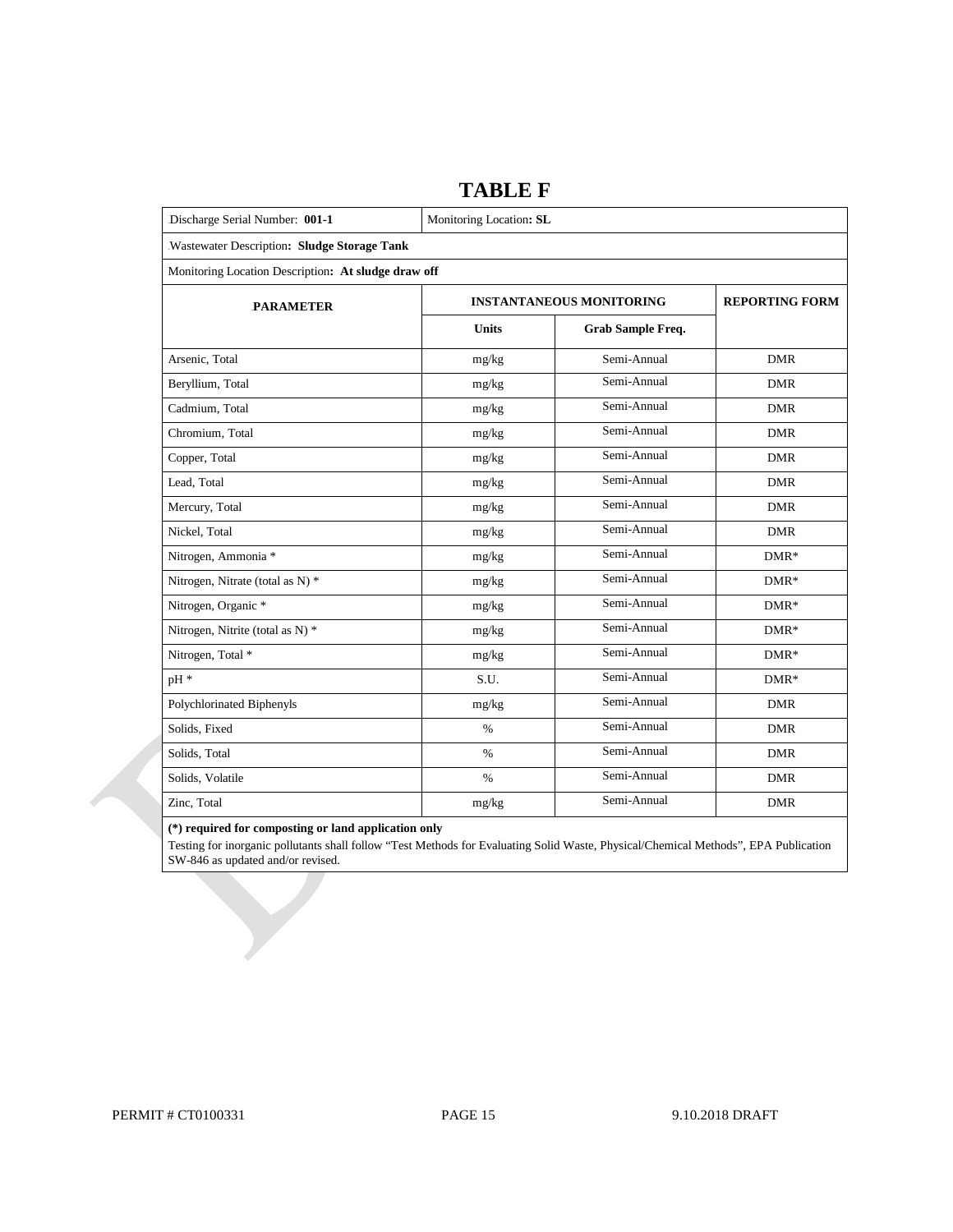# ATTACHMENT 2

## MONTHLY OPERATING REPORT FORM

PERMIT # CT0100331 PAGE 16 9.10.2018 DRAFT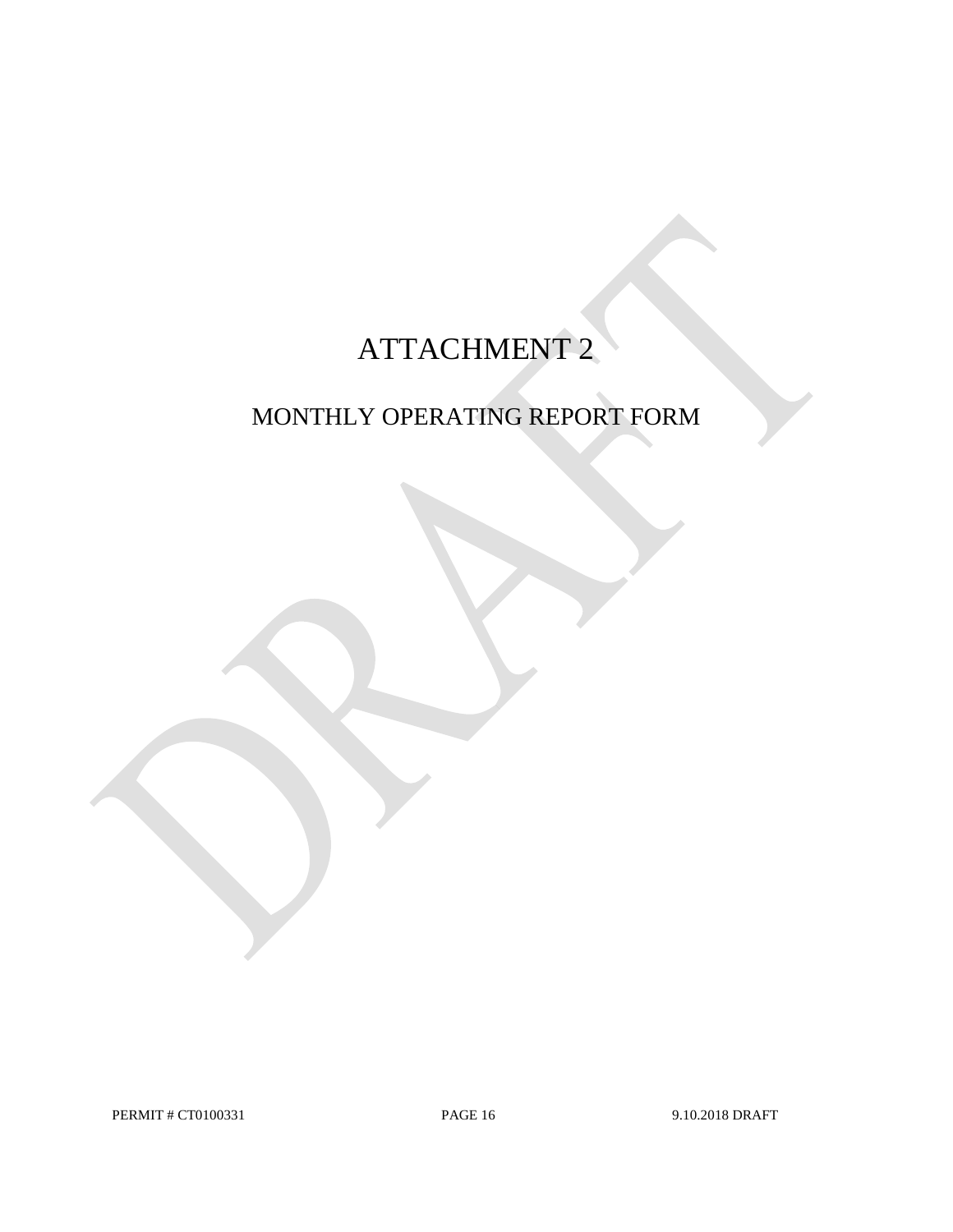## **DATA TRACKING AND TECHNICAL FACT SHEET**

**Permittee**: Town of New Hartford

### **PERMIT, ADDRESS, AND FACILITY DATA**

**PERMIT #:** CT0100331 **APPLICATION #:** 201702686 **FACILITY ID.** 092-001

| Mailing Address: Town of New Hartford                                                                                                  | Location Address: New Hartford WPCF |                                      |                  |                              |  |  |  |
|----------------------------------------------------------------------------------------------------------------------------------------|-------------------------------------|--------------------------------------|------------------|------------------------------|--|--|--|
| Street: 530 Main Street                                                                                                                |                                     | Street: Route 44                     |                  |                              |  |  |  |
| City: New Hartford ST: CT Zip: 06057                                                                                                   |                                     | City: New Hartford ST: CT Zip: 06057 |                  |                              |  |  |  |
| Contact Name: Dan Jerram                                                                                                               |                                     | Contact Name: Derek Albertson        |                  |                              |  |  |  |
| Phone No.: 860-379-3389                                                                                                                |                                     | Phone No.:                           | $(860)$ 879-6253 |                              |  |  |  |
|                                                                                                                                        |                                     | <b>DMR</b> Contact email<br>address: |                  | dalbertson@aquarionwater.com |  |  |  |
| PERMIT INFORMATION<br><b>DURATION</b> 5 YEAR $X$ 10 YEAR $\_\$ 30 YEAR                                                                 |                                     |                                      |                  |                              |  |  |  |
| <b>TYPE</b><br>$New$ Reissuance $X$ Modification                                                                                       |                                     |                                      |                  |                              |  |  |  |
| <b>CATEGORIZATION POINT (X) NON-POINT () GIS #</b>                                                                                     |                                     |                                      |                  |                              |  |  |  |
| NPDES (X) PRETREAT () GROUND WATER (UIC) () GROUND WATER (OTHER) ()                                                                    |                                     |                                      |                  |                              |  |  |  |
| NPDES MAJOR (MA)<br>NPDES SIGNIFICANT MINOR or PRETREAT SIU (SI)<br>NPDES or PRETREATMENT MINOR (MI) $X$                               |                                     |                                      |                  |                              |  |  |  |
|                                                                                                                                        |                                     |                                      |                  |                              |  |  |  |
| <b>COMPLIANCE SCHEDULE</b> YES__ NO X<br>POLLUTION PREVENTION TREATMENT REQUIREMENT<br>WATER QUALITY REQUIREMENT _________ OTHER _____ |                                     |                                      |                  |                              |  |  |  |
| <b>OWNERSHIP CODE</b>                                                                                                                  |                                     |                                      |                  |                              |  |  |  |
| Private Federal State Municipal (town only) $X$ Other public                                                                           |                                     |                                      |                  |                              |  |  |  |
| <b>DEEP STAFF ENGINEER</b> Steve Muollo <b>DATE DRAFTED:</b> 9/10/2018                                                                 |                                     |                                      |                  |                              |  |  |  |
| <b>PERMIT FEES</b>                                                                                                                     |                                     |                                      |                  |                              |  |  |  |
| <b>DSN</b> Number<br>Discharge Code                                                                                                    | Annual Fee                          |                                      |                  |                              |  |  |  |
| 111000b<br>$001-1$                                                                                                                     | \$1,722.50                          |                                      |                  |                              |  |  |  |
| APPLICATION FEE PAID $\Box$ YES 4.24.2017                                                                                              |                                     |                                      |                  |                              |  |  |  |
| <b>PROCESSING FEE PAID</b>                                                                                                             | $\Box$ YES 5.5.2017                 |                                      |                  |                              |  |  |  |
| $\square$ YES<br><b>ANNUAL FEE PAID</b>                                                                                                | 7.27.2018                           |                                      |                  |                              |  |  |  |
| <b>PUBLIC NOTICE</b>                                                                                                                   |                                     |                                      |                  |                              |  |  |  |
| Date of Public Notice:<br>Date Permit Cleared Public Notice:                                                                           |                                     |                                      |                  |                              |  |  |  |
| Date Public Notice Fees Paid:                                                                                                          |                                     |                                      |                  |                              |  |  |  |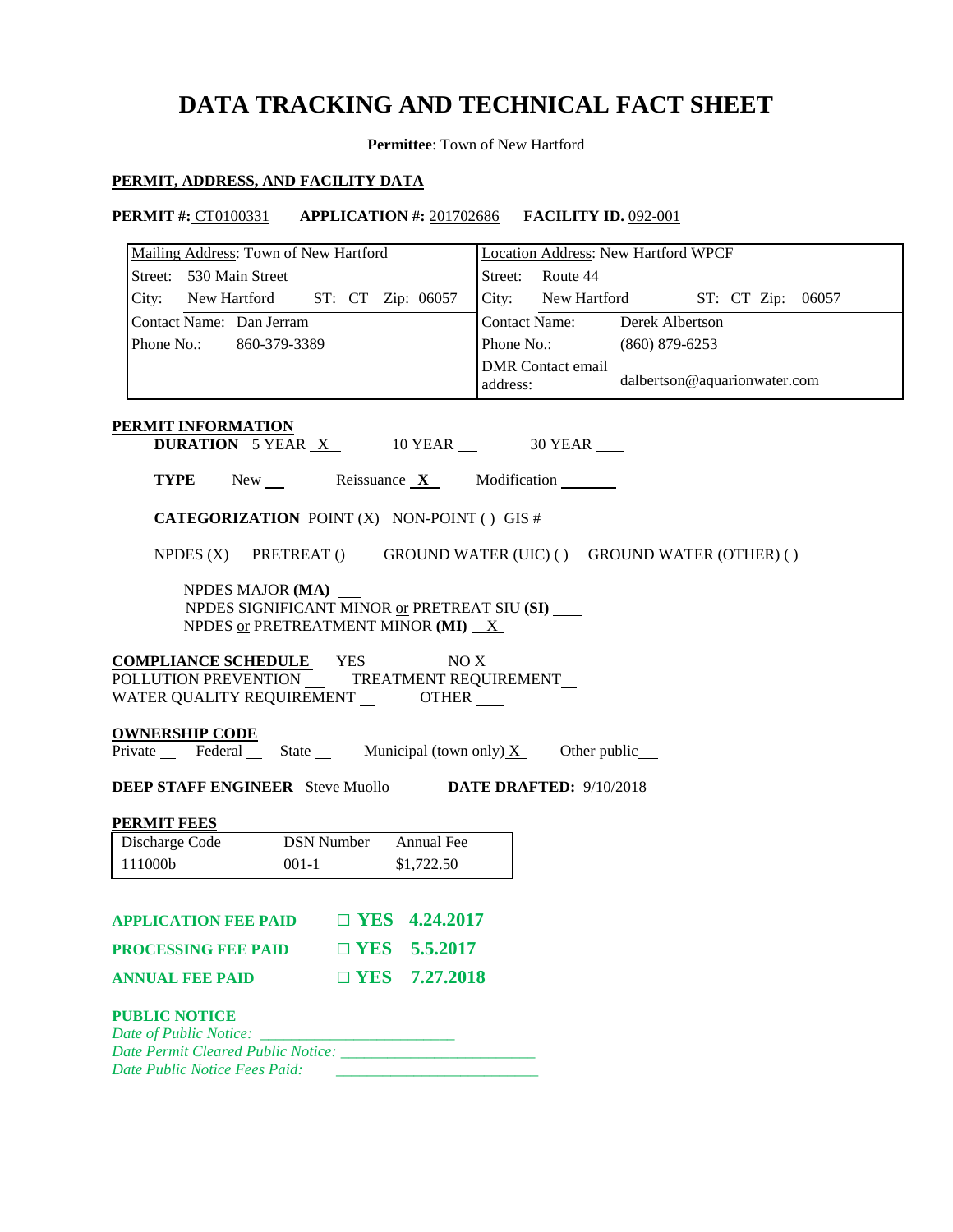### **FOR NPDES DISCHARGES**

Drainage Basin Code: 4300 Water Quality Classification Goal: B Segment: Farmington River -04

### *NATURE OF BUSINESS GENERATING DISCHARGE*

*Municipal Sanitary Sewage Treatment* 

### *PROCESS AND TREATMENT DESCRIPTION (by DSN)*

 *001-1 Advanced treatment – sequencing batch reactor with biological nitrogen removal and chemical phosphorus removal, effluent filtration, seasonal UV disinfection*

### *RESOURCES USED TO DRAFT PERMIT*

- *\_\_ Federal Effluent Limitation Guideline 40CFR 133 Secondary Treatment Category*
- *\_\_ Performance Standards*
- *Federal Development Document* 
	- *name of category*
- *X Department File Information*
- *X Connecticut Water Quality Standards*
- *X Anti-degradation Policy*
- *Coastal Management Consistency Review Form*
- *Other - Explain*

### *BASIS FOR LIMITATIONS, STANDARDS OR CONDITIONS*

- *X Secondary Treatment (Section 22a-430-4(r) of the Regulations of Connecticut State Agencies)* 
	- *Case-by-Case Determination (See Other Comments)*
- *X In order to meet in-stream water quality (See General Comments)*
- *X Anti-degradation policy*

### *GENERAL COMMENTS*

 *The Town of New Hartford ("Permittee") operates a municipal water pollution control facility ("the facility") Energy and Environmental Protection has issued the Town of New Hartford a permit for the discharge from this tentative determination to approve the Town of New Hartford's application and has prepared a draft permit consistent with that determination. located at Route 44, New Hartford. The facility is designed to treat and discharge up to 0.40 million gallons a day of effluent into the Farmington River. The facility currently uses advanced treatment with denitrification and UV disinfection to treat effluent before being discharged. Pursuant to Conn. Gen. Stat. § 22a-430, the Department of facility. The Town of New Hartford has submitted an application to renew its permit. The Department has made a* 

 *plant employs. Indicator organism (E. coli) limits remain the same.*  The most significant change from the current permit is the change from reporting UV disinfection Intensity to *reporting UV Dose. UV Dose provides a better measure of disinfection during the batch discharge process that the* 

### **SUMMARY OF COMMENTS RECEIVED DURING THE PUBLIC NOTICE PERIOD AND THE DEPARTMENT'S RESPONSES**

**□** *The Department has received no written comments on the proposed action. (REVIEW BY MANAGEMENT ONLY)*

**□** *Staff has reviewed the written comments and responded to the comments, no significant permit changes have been made. (REVIEW BY SUPERVISOR AND MANAGEMENT ONLY)*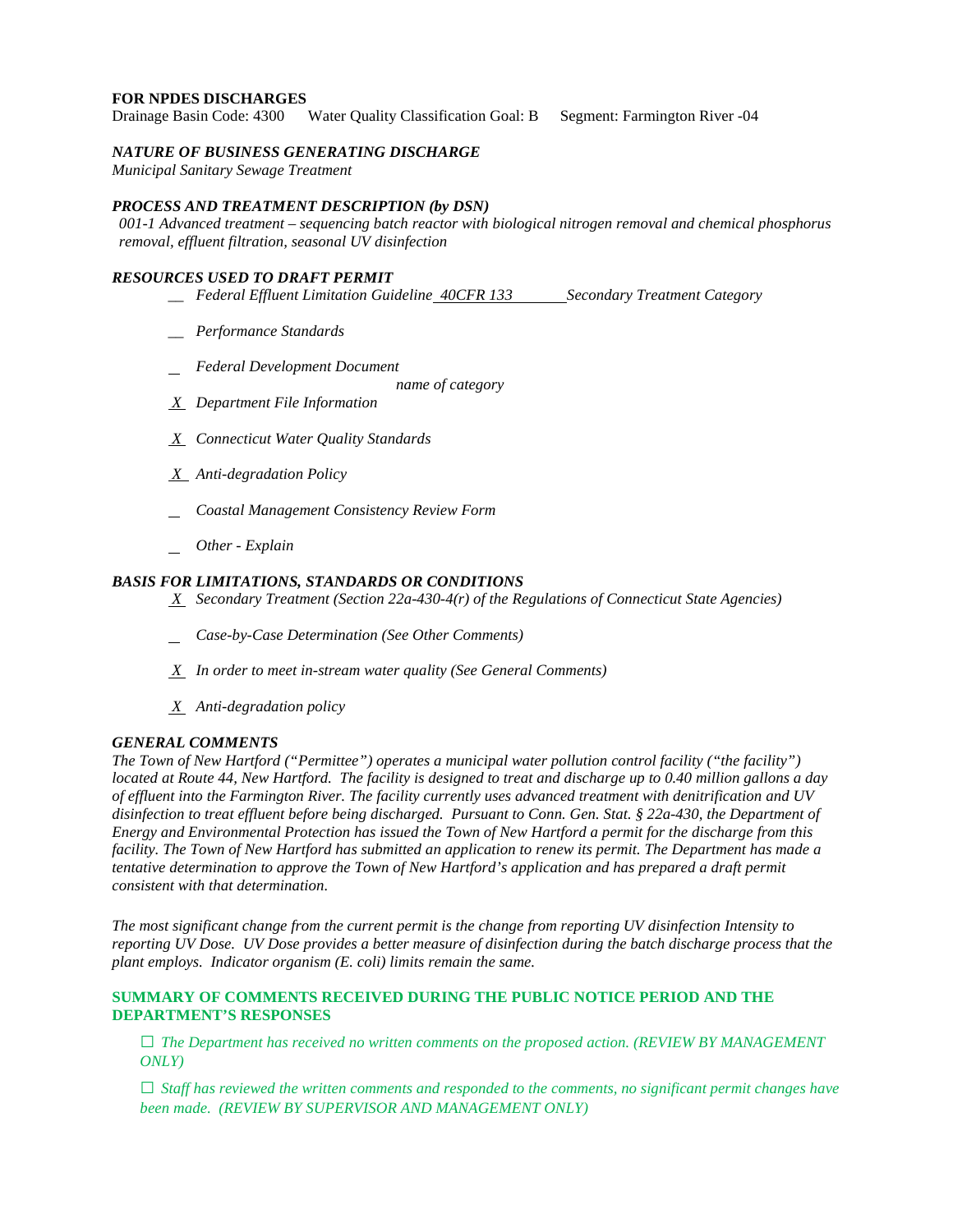**□** *The Department has received and Staff has reviewed written comments on the proposed action and made significant changes as follows: (ADD COMMENTS, RESPONSES AND PERMIT CHANGES) (REVIEW BY PERMIT STAFF, SUPERVISOR AND MANAGEMENT)* 

### *SPECIFIC REQUIREMENTS OR REVISIONS*

*The Department reviewed the application for consistency with Connecticut's Water Quality Standards and determined that with the limits in the draft permit, including those discussed below, that the draft permit is consistent with maintenance and protection of water quality in accordance with the Tier I Anti-degradation Evaluation and Implementation Review provisions of such Standards.* 

 *Connecticut Water Quality Standards and criteria, pursuant to 40 CFR 122.44(d). Discharge monitoring data was consumption only) criteria, considering the zone of influence allocated to the facility where appropriate. In addition to this review, the statistical procedures outlined in the EPA Technical Support Document for Water Quality-based statistical probability of exceeding such limits. Therefore, no water quality based limits were included in the permit at this time. The need for inclusion of water quality based discharge limitations in this permit was evaluated consistent with evaluated for consistency with the available aquatic life criteria (acute and chronic) and human health (fish Toxics Control (EPA/505/2-90-001) were employed to calculate the need for such limits. Comparison of the attached monitoring data and its inherent variability with the calculated water quality based limits indicates a low* 

*at this time. A limit has been included in this permit to cap the phosphorus load this discharge is permitted for:* 

### *Phosphorus Permitting Approach*

 *water body segments have been identified on Connecticut's List of Waters Not Meeting Water Quality Standards Phosphorus is a naturally occurring element that is essential to support plant growth. When present in excessive amounts, phosphorus can impair both aquatic life and recreational use of Connecticut's water resources. Excess nutrient enrichment is a serious threat to water quality in Connecticut. Excessive loading of phosphorus to surface waters as a result of discharges from wastewater treatment plants or non point sources such as runoff from urban and agricultural lands, can lead to algal blooms, including blooms of noxious blue green algae, reduction in water clarity, and in extreme cases depletion of oxygen, fish kills, and other impairments to aquatic life. Currently, 21 where nutrient enrichment is a contributing cause of the impairment.* 

 *phosphorus limits in non-tidal freshwater for industrial and municipal water pollution control facilities (WPCFs) national pollutant discharge elimination system (NPDES) permits. The Connecticut Water Quality Standards (WQS) do not include numeric criteria for nutrients but rather incorporate narrative standards and criteria for nutrients. These narrative policy statements direct the Connecticut Department of Environmental Protection to impose discharge limitations or other reasonable controls on point and non point sources to support maintenance or attainment of designated uses. In the absence of numeric criteria for phosphorus, the Department has developed an interim nutrient management strategy for freshwater non-tidal streams based on the narrative policy statements in the WQS to meet the pressing need to issue NPDES permits and be protective of the environment. The strategy includes methods that focus on phosphorus because it is the primary limiting nutrient in freshwater systems. These methods were approved by the United States Environmental Protection (EPA) in their letter dated October 26, 2010 as an interim strategy to establish water quality based* 

 *receiving streams. It is expected that the ongoing work will lead to numeric nutrient criteria for all freshwater The method in the interim strategy uses best available science to identify phosphorus enrichment levels in waste receiving rivers and streams that adequately support aquatic life uses. The methodology focuses on algal communities as the key aquatic life nutrient response variable and phosphorus enrichment factors that represent significant changes in communities based on data collected statewide. Ongoing work is currently being conducted to refine the approach through additional data collection and by expanding the methodology to include non-waste rivers and streams in the next WQS review cycle. The current approach provides for a major statewide advancement in the level of phosphorus control that is expected to meet all freshwater designated uses. The adaptive nature of Connecticut's strategy allows for revisions to permit limits in future permit cycles without delaying action that we know needs to be taken today.* 

*The current approach follows a watershed based framework incorporating many of the elements from the U.S. EPA Watershed –Based National Pollutant Discharge Elimination System (NPDES) Permitting Technical Guidance (2007). Consistent with the 2007 Guidance, the approach "explicitly considers the impact of multiple pollutant*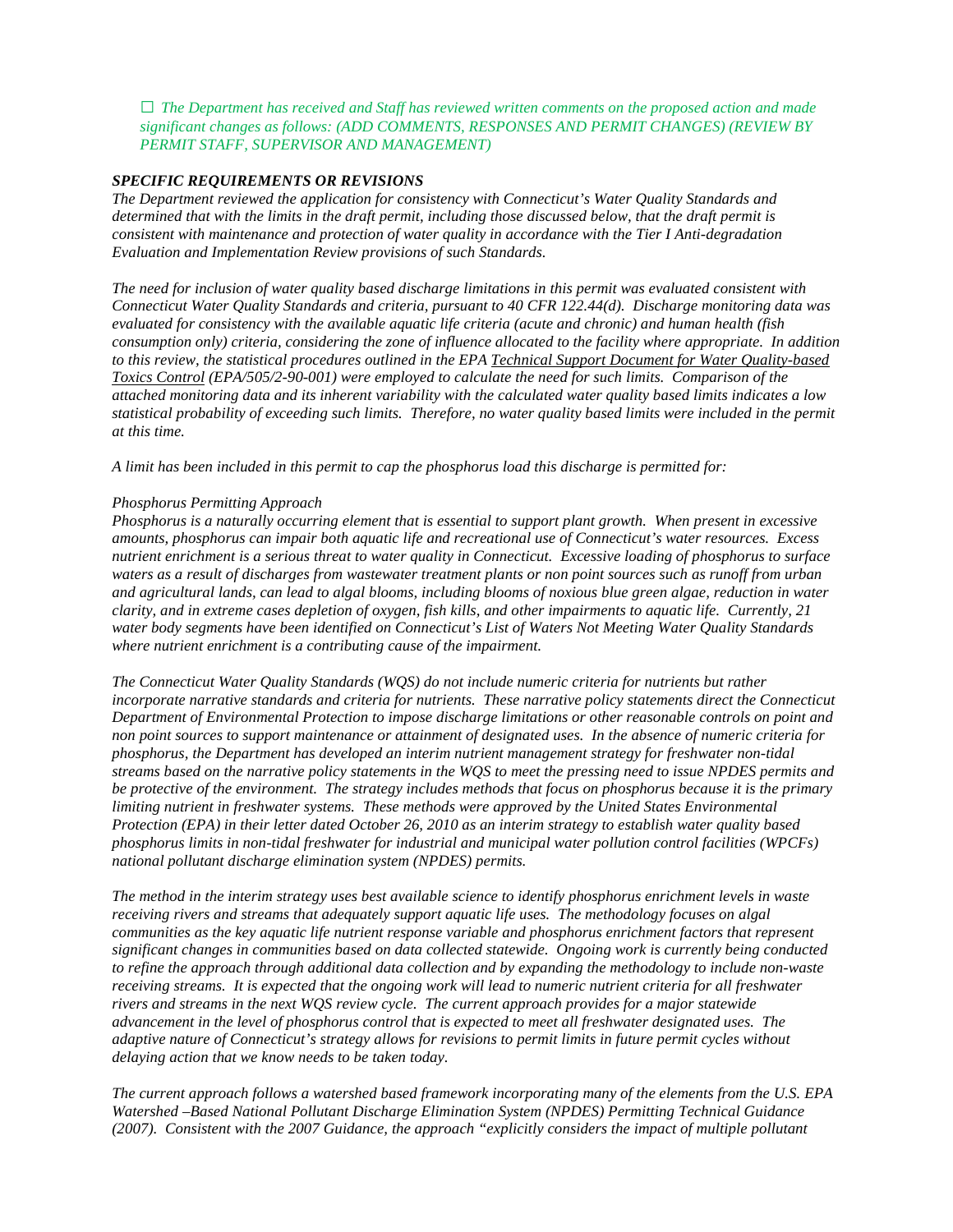*seasonal phosphorus mass load per unit area of watershed contributing flow to the point of assessment. sources and stressors, including nonpoint source contributions, when developing point source permits". Expected current conditions are based on the probability of excess phosphorus export from land cover and municipal and industrial facilities in the upstream drainage basin. Connecticut's policy for phosphorus management is translated into a numeric expression through geo-spatial and statistical analyses that determines the maximum acceptable* 

*conditions and impacts to aquatic life uses. The goal of the interim strategy is to achieve or maintain an enrichment factor (EF) of 8.4 or below throughout a watershed. An EF is representative of the amount of anthropogenic phosphorus loading to river and streams. It is calculated by dividing the current total seasonal phosphorus load by a modeled total phosphorus load under complete forested conditions at a particular point along the river. An enrichment factor is representative of the amount of anthropogenic phosphorus loading to rivers and streams. The goal of an 8.4 enrichment factor represents a threshold at which a significant change is seen in the algal communities indicating highly enriched* 

 *phosphorus is more likely to be taken up by sediment and biomass because of low flow and warmer conditions. considered normal use of the land recognizing that humans are part of the environment. conditions and impacts to aquatic life uses. The analysis was conducted using benthic algae collected in rivers and streams throughout CT under varying enrichment conditions. The approach targets the critical 'growing' season (April through October) when During winter months aquatic plants are dormant and flows are higher providing constant flushing of phosphorus through aquatic systems with a less likely chance that it will settle out into the sediment. Limiting the phosphorus export from industrial and municipal facilities offers a targeted management strategy for achieving aquatic life designated uses within a waterbody. The export of some phosphorus from facilities and other land sources is* 

 *current degree of enrichment of the receiving water body at the point of discharge and the facilities contribution to the total watershed enrichment at the point of discharge. A seasonal load was established by the Department for each facility discharging to non-tidal waters based on the* 

### *Town of New Hartford WPCF Permit Requirements*

*reduced to achieve an enrichment factor of 8.4 or lower throughout the river. A nutrient watershed analysis was conducted for the Farmington River watershed below facilities discharging phosphorus into the river. The facilities discharging to the river include Winchester (Winsted) WPCF, New Hartford WPCF, Canton WPCF, Farmington WPCF, Simsbury WPFC, Bristol WPCF, Plymouth WPCF, Plainville WPCF. The seasonal (April 1<sup>st</sup> through October 31<sup>st</sup>) nutrient loading from each facility discharging to the watershed was* 

reduced to achieve an enrichment factor of 8.4 or lower throughout the river.<br>The current enrichment factor at the New Hartford WPCF discharge is 3.3. The final proposed seasonal load allocation for New Hartford is 10.92lbs/day.

in the attainment and maintenance of all designated uses for the water body when the strategy is fully implemented.<br>If the Department develops numeric criteria in the future, or it is found that the current limit under the *stringent water quality goal. Federal regulations at 40 CFR 122.44(d) indicate that permit issuers are required to determine whether a given point source discharge causes, has the reasonable potential to cause, or contributes to an in-stream excursion above a narrative or numeric criteria within a State water quality standard after consideration of existing controls on point and non-point sources of pollution. If a discharge is found to cause an excursion of a numeric or narrative state water quality criterion, NPDES regulations implementing section 301(b)(1)(C) of the Clean Water Act provide that a permit must contain effluent limits as necessary to achieve state water quality standards. The limit in the permit and the strategy are consistent with the narrative policy statements in the CT WOS and are expected to result not sufficient to achieve designated uses, the goal will be modified and the WPCF will be expected to meet the more* 

*Average Daily Load = 10.92 lbs/day Average Daily Load = 10.92 lbs/day Total Seasonal Load = (10.92 lbs/day \* 214 Days/Season) = 2,336.88 lbs*  **Summary of Limits for New Hartford WPCF** 

*WATER QUALITY LIMIT CALCULATIONS See attached*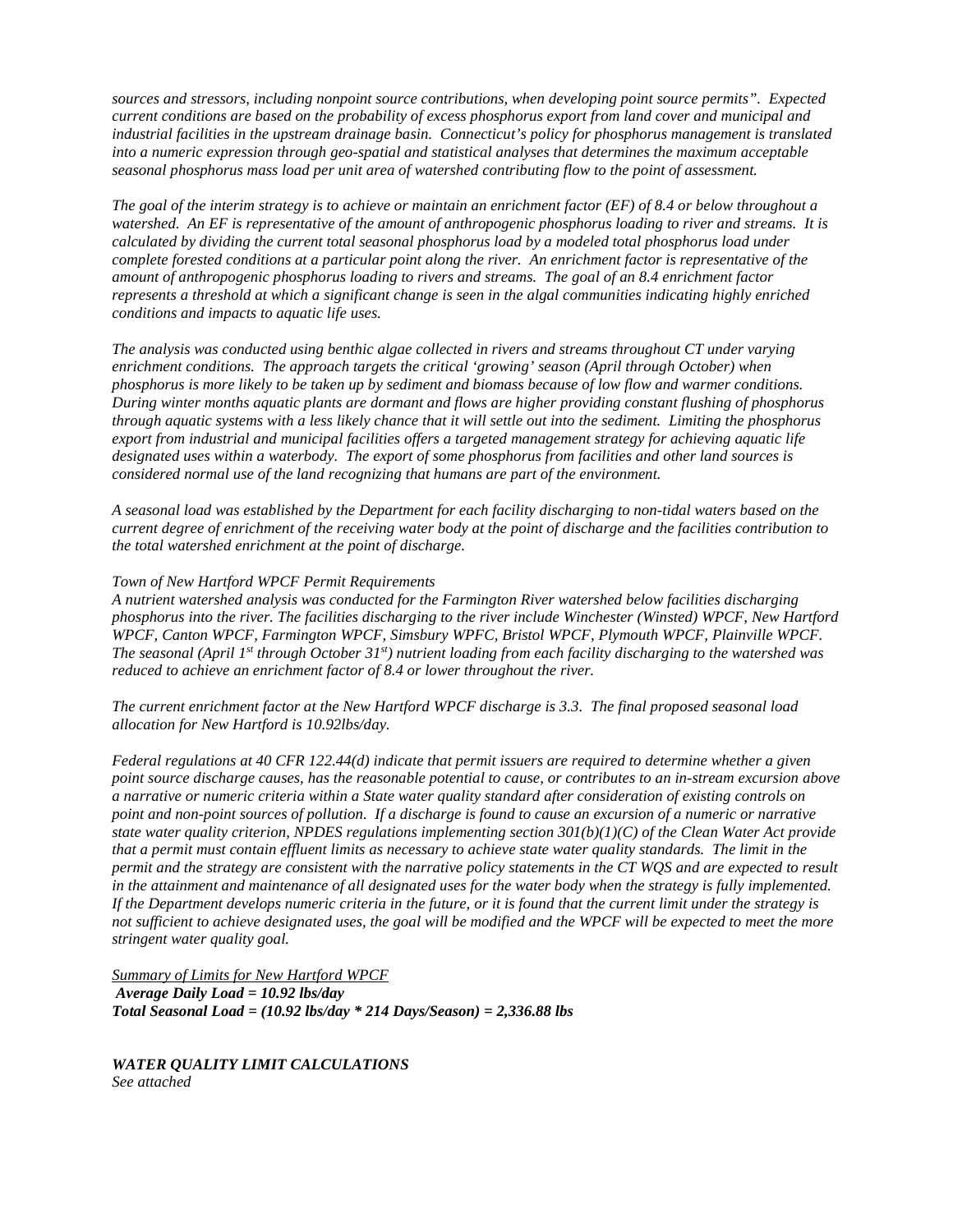

79 Elm Street • Hartford, CT 06106-5127 www.ct.gov/deep Affirmative Action/Equal Opportunity Employer

### **Notice of Tentative Determination to Approve NPDES Permit Renewal Applicant: Town of New Hartford Application No. 201702686 City/Town: New Hartford**

The Commissioner of the Department of Energy and Environmental Protection ("DEEP") hereby gives notice that a tentative determination has been reached to approve the following application.

| Applicant's Name and Address: | Town of New Hartford<br>P.O. Box 61, 530 Main Street, New Hartford, CT 06057 |
|-------------------------------|------------------------------------------------------------------------------|
| Contact Name and Phone No.:   | Daniel V. Jerram, First Selectman (860) 379-3389                             |
| Type of Permit and #:         | <b>NPDES – CT0100331</b>                                                     |
| Type of Facility:             | Domestic Wastewater Treatment                                                |
| <b>Facility Location:</b>     | Route 44, New Hartford, CT                                                   |
| Facility design capacity:     | 0.40 million gallons per day                                                 |

### COMMISSIONER'S FINDINGS/REGULATORY CONDITIONS

The applicant has previously received a permit from the Department of Energy and Environmental Protection ("Department") authorizing the discharge of up to an annual average daily design flow of 0.40 million gallons a day of advanced treated municipal wastewaters to the Farmington River. The applicant has submitted an application to renew its existing permit. This renewal application is the subject of this notice.

### THE DRAFT PERMIT

The Department has prepared a draft permit consistent with the tentative determination to approve the town of New Hartford's renewal application. This draft is available on the public participation section of the Department's website. In accordance with Sections  $22a-430-4(1)$  and  $22a-430-4(r)$  of the Regulations ofConnecticut State Agencies (RCSA), the draft permit contains effluent limitations that meet Connecticut's Water Quality Standards for the following: Biochemical Oxygen Demand (5 day), Escherichia coli, flow, pH, total nitrogen, total phosphorus, total suspended solids and Ultraviolet light disinfection (dose).

### INFORMATION REQUESTS/PUBLIC COMMENT

This application has been assigned No. 201702686; please use this number when corresponding with DEEP regarding this application. Interested persons may obtain copies of the application from the applicant at the above address. The application and supporting documentation are